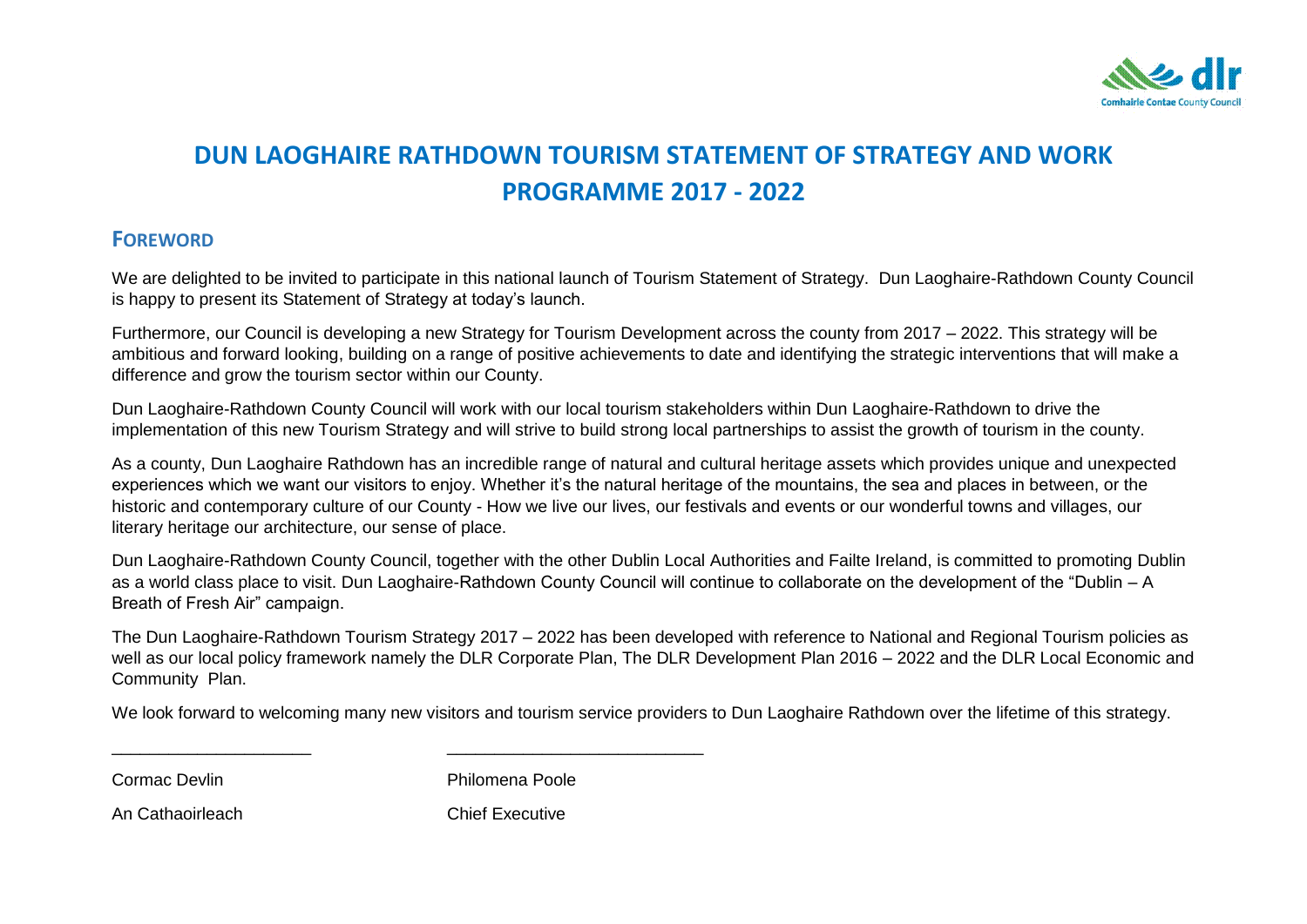## **INTRODUCTION**

Dun Laoghaire-Rathdown County Council recognise the importance of tourism to the overall local economy and have developed a number of strategies, policies and initiatives to progress the development of a strong tourism brand to harness the socio-economic benefits that this sector can bring to the area into the future.

Dún Laoghaire Rathdown forms part of the overall Dublin region and part of the Dublin experience. The county"s assets, physical, cultural and social are a core resource which will enable the region to maximise its potential under Dublin – A Breath of Fresh Air.

In developing the Tourism Strategy for Dun Laoghaire Rathdown, a review of performance and visitor numbers was undertaken. While there isn"t a breakdown of number of tourists visiting Dun Laoghaire Rathdown, the data shows that Dublin was the most popular tourist destination in Ireland in 2015 and accounted for approximately 61% of all trips from overseas visitors (4.9m visiting the Dublin region). In revenue terms, this amounted to €2,072m from visitors in 2015. Dun Laoghaire benefits from its accessibility and close proximity to Dublin, and there is real potential for more of the visitors to Dublin to enjoy the attractions and experiences that Dun Laoghaire has to offer.

On a national level, recent CSO estimates have shown that overseas visitors to Ireland grew to record levels in the first eight months of 2016, with over 6.5 million arrivals. This represents an increase of +12%, or more than 718,000 additional overseas arrivals, when compared to the same period in 2015.

Estimates in terms of benefits and value of tourism to Dun Laoghaire Rathdown using a multiplier for wider and induced effects of tourism puts the value of tourism to the Dún Laoghaire Rathdown economy in the order of €300m currently based on conservative estimates of visitors to the area.

The County Council recognises the value and importance of tourism to the county, and is a key partner in the *Destination Dublin, A Collective Strategy for Tourism Growth to 2020* which aims to increase international visitor numbers to Dublin to 6.2 million by 2020, and double tourism revenue to €2.5 billion. It is seeking to position Dublin amongst the top 10 European City Break Destinations by 2020 and Dun Laoghaire Rathdown is well placed to attract many more of these visitors to visit, stay, and explore.

Dun Laoghaire"s existing tourism market is strongly weighted towards the Irish market and in particular towards Dublin visitors who have traditionally, and continue to use key recreational assets such as Dún Laoghaire Pier, the coastal villages, Dublin Mountains or use facilities such as Leopardstown Racecourse.

Developing the potential for Tourism is identified as a key goal in the County Council's key strategic and statutory plans:

**Dun LaoghaireRathdown County Council's Corporate Plan 2015 - 2019** has identified tourism development as a key corporate goal to be achieved by 2019 *to promote and develop tourism within the County as part of the wider region*. To achieve this goal, a number of key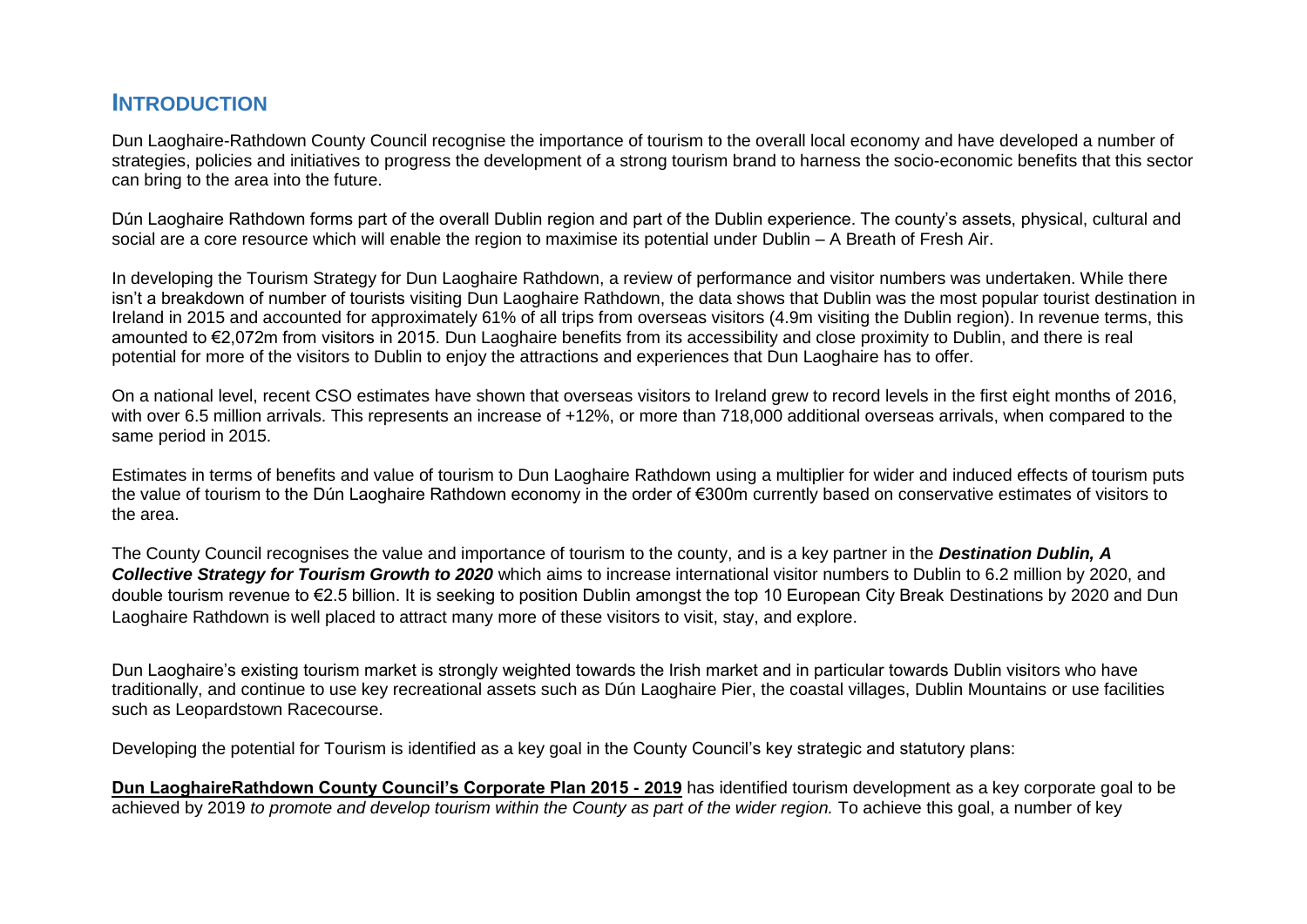objectives are being progressed; this includes supporting the implementation of the **Destination Dublin Tourism Strategy** and its benefits for the county; working proactively with our stakeholders in facilitating the **enhancement of tourist and recreation orientated facilities** in the county; and promoting the county as a destination for tourists by harnessing the **natural, social, heritage** and **cultural assets** of the county; and promoting the **establishment of sustainable links** with the county"s diaspora.

The **Dún Laoghaire-Rathdown County Development Plan 2016-2022** promotes continued collaboration with key stakeholders to implement key programmes and plans over the lifetime of the Development Plan to maximise the tourism potential of the county.

The **Dún Laoghaire-Rathdown Local Economic and Community Plan (LECP) 2016 2021** has a focus on *"creating and sustaining jobs"* with tourism being recognised as a key growth sector. There are a number of key actions which are being delivered against this, one of which is to develop a **Draft Dun Laoghaire-Rathdown Tourism Strategy** to develop and promote tourism further building on the brand promise of *"Dublin – A Breath of Fresh Air".*

Good progress is being made against the objectives and a key focus has been on progressing the development of a **Tourism Strategy and Marketing Plan for Dun Laoghaire-Rathdown**. The County Council established a Tourism Working Group in 2016 which includes key Tourism Sector representatives as well as representatives from the Economic Development and Enterprise Strategic Policy Committee. A key task for has been consulting with and developing a Draft Tourism Strategy and Marketing Plan which will be presented to the Strategic Policy Committee in March. The Draft Tourism Strategy includes a **Vision for Dun Laoghaire-Rathdown** as follows:

### *A highly attractive and accessible tourism destination, steeped in culture and maritime heritage, combining breath-taking coast, inviting villages and towns and Dublin Mountains adventures delivering memorable and distinct experiences for visitors.*

The vision for tourism for Dun Laoghaire-Rathdown fits well with the national and regional policy basis. It has at its core, a distinctive proposition to motivate visitors to come, enjoy and explore, make it easy and enjoyable for them to travel and to get around and encounter a choice of readily accessible, unexpected experiences all within easy reach. The aim being for the destination to offer compelling reasons for people to visit, deliver unsurpassed experiences that will motivate people to return and share their positive experiences and become enthusiastic promoters of this place.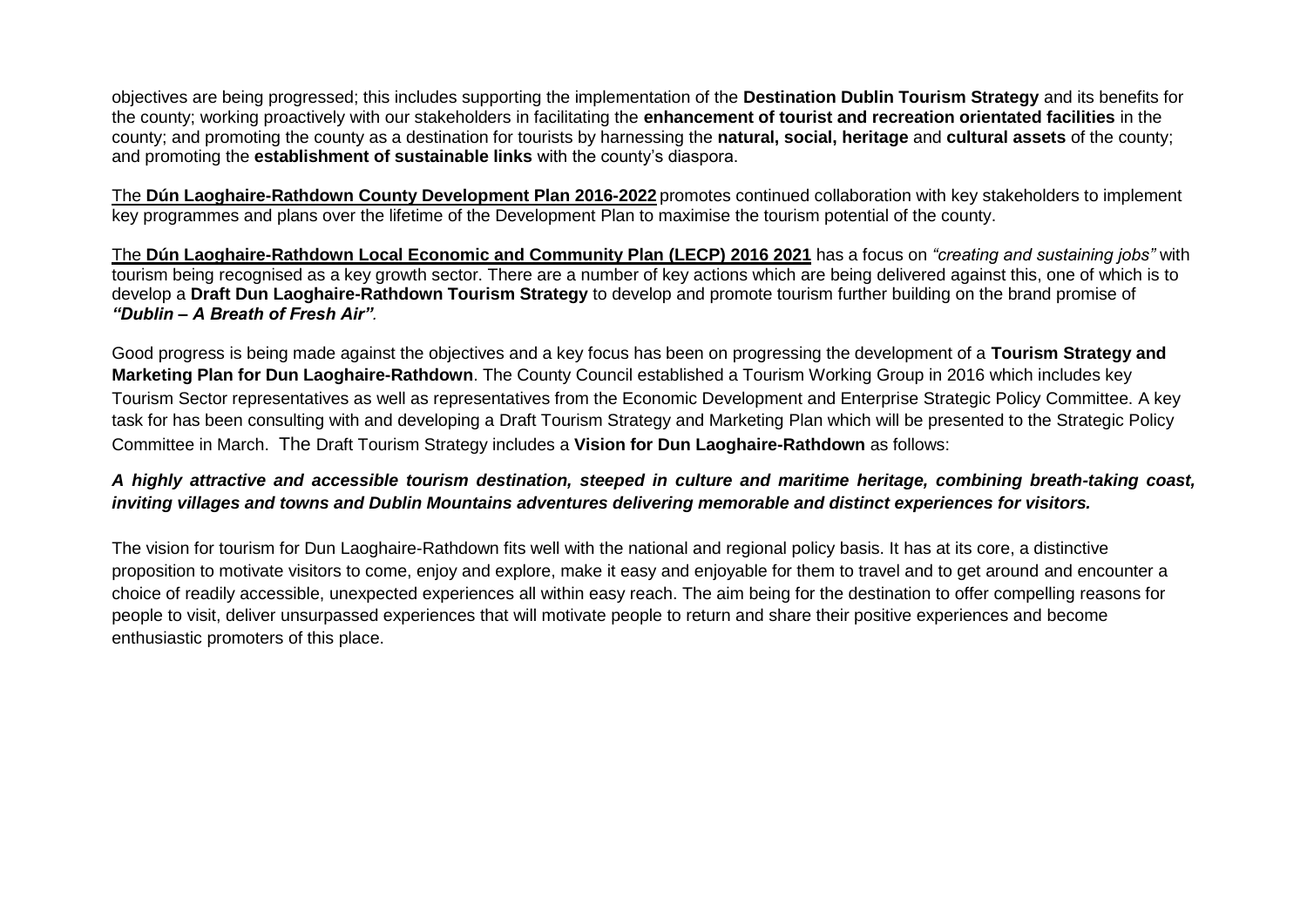## **NATIONAL POLICY CONTEXT**

 $\overline{\phantom{a}}$ 

**People, Place and Policy, Growing Tourism to 2025** is the Government's national tourism policy and it sets out ambitious goals for tourism in Ireland. The policy commits to "an enhanced role for Local Authorities and recognition of the contribution of communities to tourism."

Specifically, the policy envisages that Local Authorities will:

- Continue to act as primary developer of a range of public tourism infrastructure, including outdoor tourism infrastructure and urban and rural heritage;
- Act as a link between the State tourism agencies and communities by supporting community effort with regard to major national tourism initiatives such as the Gathering;
- Support community effort in destination development, including assisting communities to align their efforts with the tourism agencies brand architecture and consumer segmentation model;
- Provide a competitive environment for tourism enterprises through continued focus on high quality maintenance of public infrastructure frequently used by visitors;
- Contribute to capacity building in tourism nationally by co-ordinating exchange of knowledge between established and developing tourism destinations; and
- Provide a range of advice and support through the Local Enterprise Offices.<sup>1</sup>

The recognition of tourism as a priority in the Local Economic and Community Plans (LECPs) was identified as a policy priority in *People, Place and Policy, Growing Tourism to 2025.* Every Local Authority has developed an LECP and they each have a strong tourism dimension. The LECPs outline each Local Authority"s tourism outputs, identify tourism partners and set out specific goals, objectives and actions related to tourism. The majority of the LECPs explicitly reference *People, Place and Policy, Growing Tourism to 2025.* Furthermore, many local authorities have created detailed tourism strategies which build upon their tourism plans as outlined in their LECP.

All of the LECPs are prepared by the Local Community and Development Committees (LCDC), adopted by the elected members and submitted to the Minister for Housing, Planning, Community and Local Government. Each local authority develops a plan that considers unique local factors through a process that includes extensive public consultation. The strength of the LCDC lies in its composition. This membership of the LCDC is critical to the delivery of the actions set out in the LECP. The Act clearly provides for a role for the local elected members and the Chief Executive of the City or County Council, the voluntary sector, community groups and agencies that are central to the delivery of public services in local areas.

 $^{\text{1}}$  People, Place and Policy, Growing Tourism to 2025, Department of Transport, Tourism and Sport, March 2015.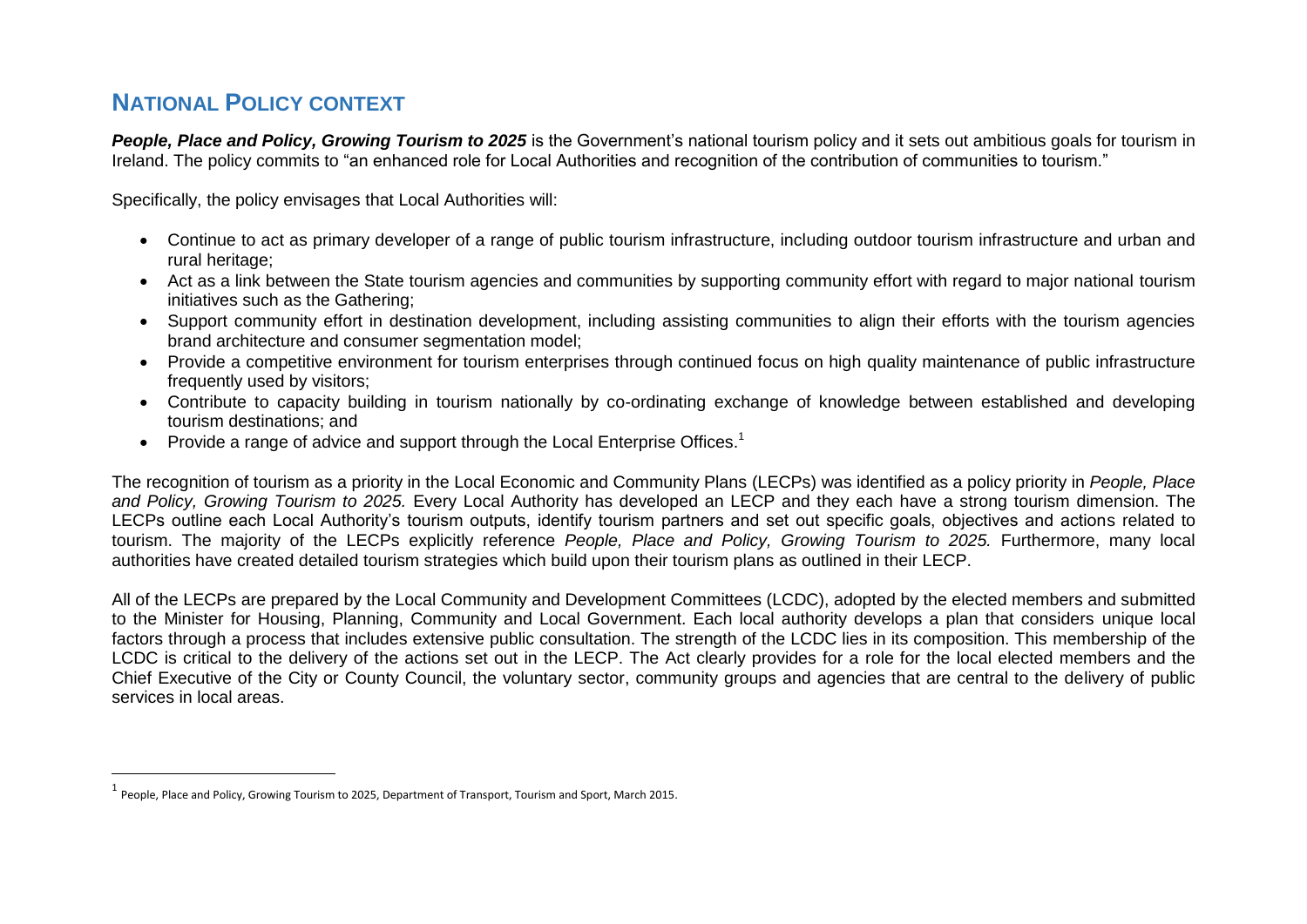## **REGIONAL POLICIES & INITIATIVES TO FACILITATE THE GROWTH AND DEVELOPMENT OF TOURISM IN DUN LAOGHAIRE-RATHDOWN:**

#### *THE DUBLIN REGIONAL ACTION PLAN FOR JOBS 2016-2018*

The goal for Dublin is to achieve sustainable full employment, with a further 66,000 people in employment by 2020. This Plan encompasses the whole of enterprise, aimed at delivering opportunities across the city region and including both manufacturing and services activities.

Dublin"s scale, diversity and the dynamic already in evidence as well as its role in the international context make this Plan somewhat different from the other Regional Action Plans.

The Dublin Action Plan for Jobs includes 6 thematic objectives and 90 individual actions. The Plan spans the three year period from 2016 to 2018 but the reality and strength of this process is that it represents the start of a rolling agenda of collaborative action to accelerate enterprise development in Dublin that will continue beyond 2018.

The Plan for Jobs includes a range of ambitions and actions which are focused on driving enterprise growth; delivering skills for a growing economy, promoting innovation and enhancing competitiveness. Tourism is one of the growth areas for enterprise and 2016 was a positive year for growth in the Tourism sector where visitor numbers increased by almost 12% on 2015 levels.

#### **Progress on actions includes:**

A bespoke workshop was delivered for the Dublin Food Chain in partnership with Dún Laoghaire Rathdown County Council, attended by 60 businesses. 25 Dublin businesses attended Food Connect, Ireland"s first food tourism conference. There has been a food focus in international marketing of Dublin on VisitDublin.com:

Fáilte Ireland has invested €2.1 million in 41 regional and 13 national festivals with an emphasis on those which take place in the shoulder season. Fáilte Ireland is working with the National Transport Authority (NTA) and the 4 Dublin Local Authorities on the development of an orientation strategy for Dublin which will help visitors to move around Dublin with confidence by foot, by bike and public transport. This strategy will be in line with the new Dublin brand and feed into the Destination Dublin Strategy.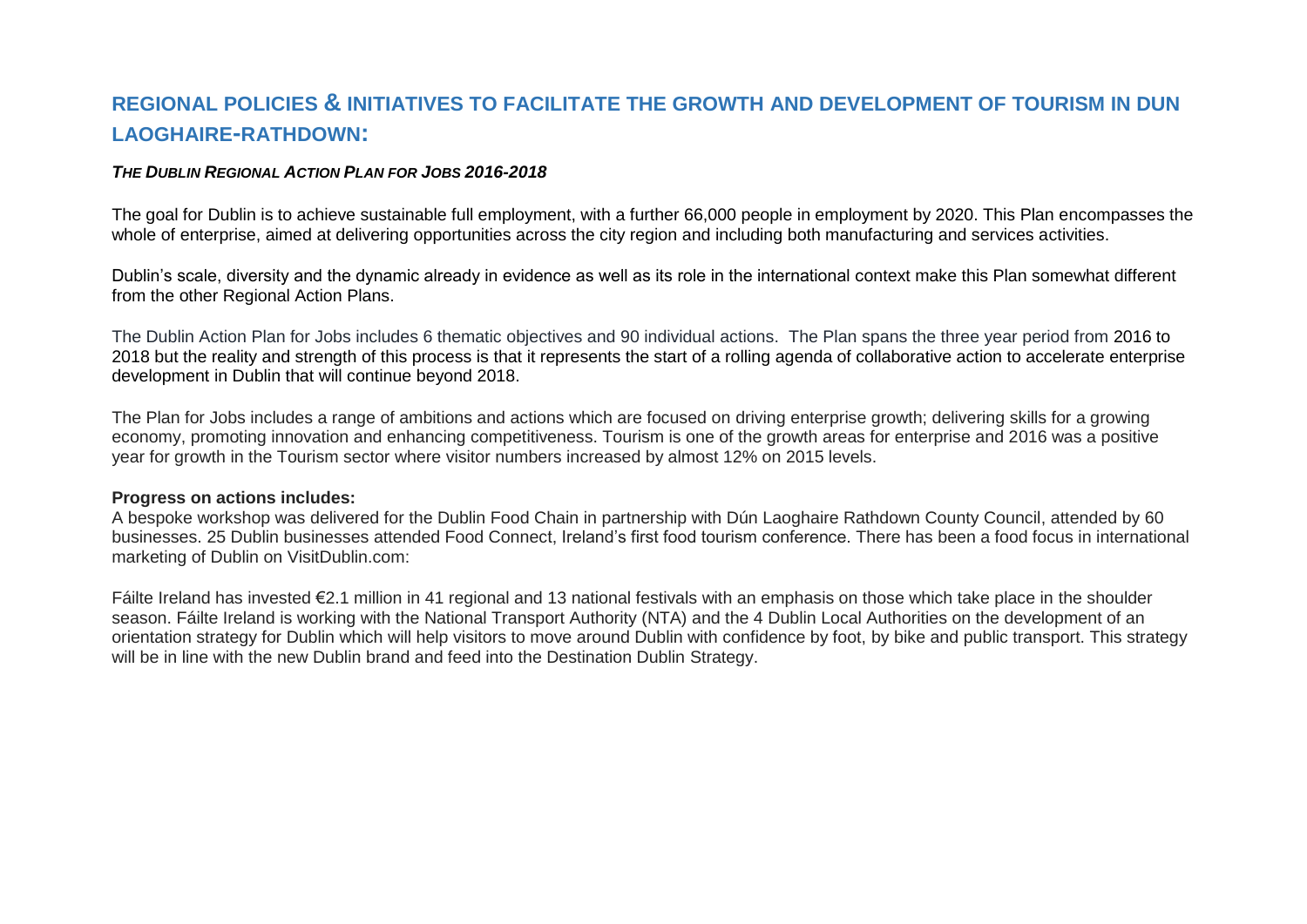### *Dublin Regional Enterprise Strategy 2016-2018:*

The **Dublin Regional Enterprise Strategy** provides a coherent and coordinated approach to promoting enterprise, employment and entrepreneurial activities in the Dublin Region.

The four Dublin local authorities agreed a three-year strategy to guide the enterprise growth and development of the region. A collaborative approach to Enterprise policy across the region supports the sharing of best practices as well enabling a more unified approach.

The Regional Enterprise Strategy identified through analysis and consultation, eight *"growth opportunity areas"* which have significantly development and growth potential, one of which is Tourism. With some 5 million overseas visitors spending time in Dublin there is considerable potential to expand the numbers visiting the Region. The Dublin Region has a wide range of facilities and attractions for visitors, including 5 of Ireland"s top 10 fee paying attractions and 8 of Ireland"s top 10 free attractions.

This strategy identifies Tourism, as a very broad opportunity for the region, and is comprised of several different sub-areas, including: accommodation, food and drink, leisure, cultural and entertainment activities, and retailing. Consequently, targeting this area will have broad benefits to enterprise and employment creation with every €1m of tourist expenditure supporting 29 tourism jobs, while the gains for wider economy are significant with every euro spent on tourism generating 23 cents in taxation<sup>2</sup>.

Key actions under this strategy include:

- Explore the collaborative potential to expand marine tourism as part of the tourism offer of the county and region, in the context of 'A Breath of Fresh Air'.
- Develop a plan to maximise the visibility of local food products as part of the tourism offer of the County.
- Work collaboratively with Dún Laoghaire Rathdown County Council to develop the Dublin Mountains Park.

### *The Grow Dublin Taskforce*

In 2012 the Grow Dublin Taskforce (GDT) formed with the ambitious goal to grow Dublin tourism to unprecedented levels by repositioning Dublin as a Top 10 European City destination. Critical success factors to achieving this visitor growth included: raising awareness of Dublin amongst its target visitor groups (the Culturally Curious and Social Energisers); enhancing visitors' lasting impression of their overall experience of Dublin; and optimising the economic impact that visitors have whilst they are touring Dublin and its surrounding areas.

The sectors identified as integral to fulfilling the overall targets were: Visitor experiences; transport and access; accommodation and food; cruise and business conference visitors.

 $\overline{\phantom{a}}$ 2 Fáilte Ireland (2016) *'Tourism Facts 2015'*.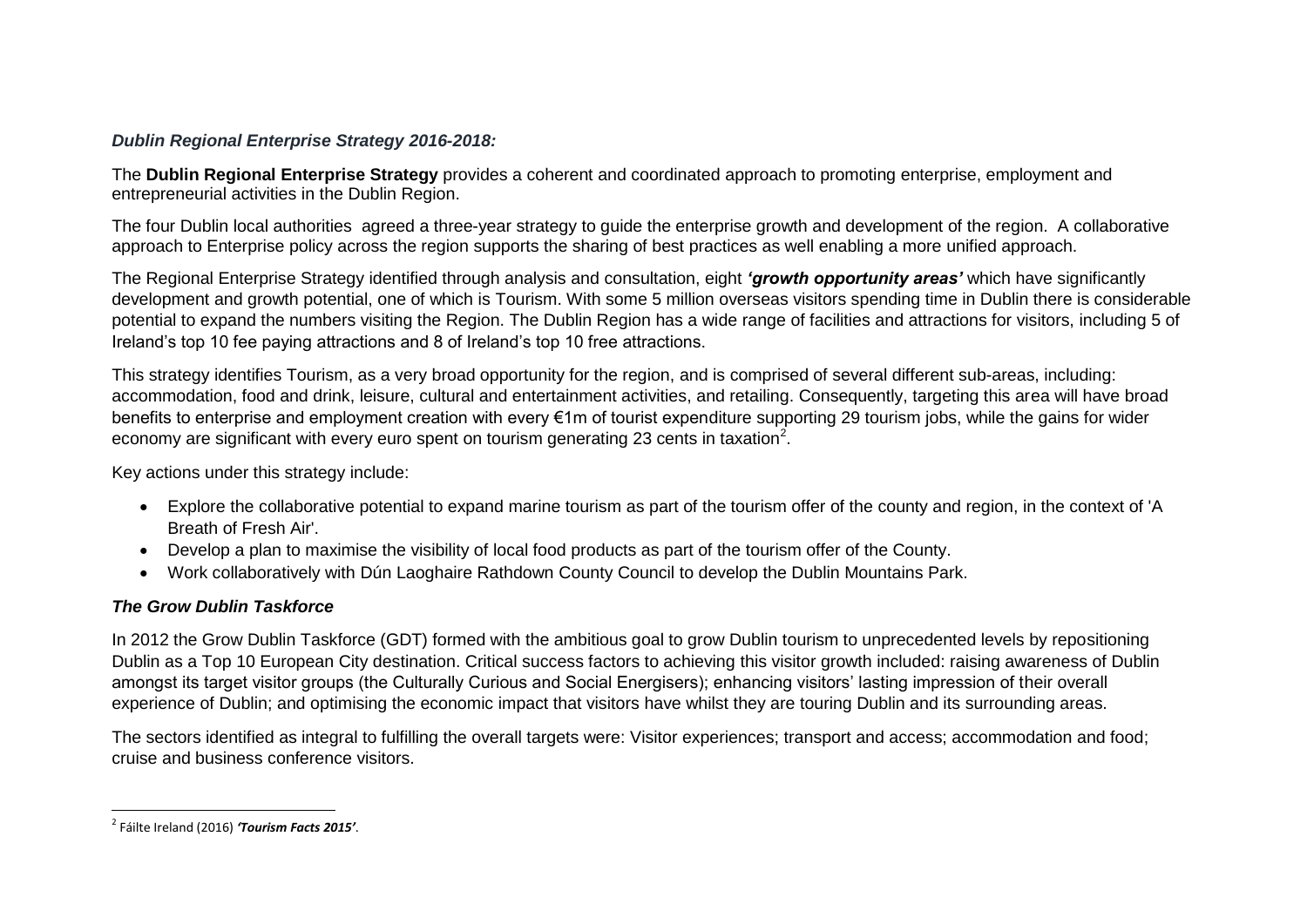The GDTA was established by Fáilte Ireland to develop the plans set out in **[Destination](http://www.failteireland.ie/FailteIreland/media/WebsiteStructure/Documents/4_Corporate_Documents/Strategy_Operations_Plans/Dublin-a-Collective-Strategy-for-Tourism-Growth.pdf) Dublin – A Collective Strategy for Growth to [2020](http://www.failteireland.ie/FailteIreland/media/WebsiteStructure/Documents/4_Corporate_Documents/Strategy_Operations_Plans/Dublin-a-Collective-Strategy-for-Tourism-Growth.pdf)** which was published in early 2014 and which recommended that a new brand and marketing campaign be developed for Dublin*.*

### *"Dublin – A breath of Fresh Air"*

This new brand (with associated logo and designs) seeks to communicate Dublin"s unique position as a vibrant capital city bursting with a variety of surprising experiences and a destination where city living thrives side by side with the natural outdoors

An overseas marketing campaign was rolled out in the UK, France and Germany with an emphasis on digital and social media marketing. Digital marketing also played a significant role in communicating the new brand at home in order to rally Dublin businesses and the wider public behind the new messaging.

The campaign seeks to reposition Dublin from a city that is defined mainly as a party city to a 'must visit' destination with an evolving breadth and depth of stimulating experiences to see and do.

The four Dublin Local Authorities contributes to the cost of implementing this campaign which is led by Failte Ireland.



### Regional Initiatives include

### **The Dublin Food Chain:**

Dublin Food Chain is a collaborative initiative of the Irish Exporters Association and the Local Enterprise Offices in the Dublin area. The Dublin Food Chain is part of an ongoing effort to harness the power of the 'collective', in order to ensure that Co. Dublin's unique food heritage benefits from the attention it deserves. The Dublin Food Chain is a marketing and networking forum which represents many of the outstanding food and drink producers, retailers, foodservice operators and distributors that are based throughout Dublin City and County.

The Dublin Food Chain is an initiative jointly supported by the four Dublin City and County Local Enterprise Offices, The Irish Exporters Association, and Bord Bia.

Some of the goals of the Dublin Food Chain include:

- Provide networking opportunities for the Dublin food sector among producers and retailers, as well as the food service and hospitality sector.
- Attract additional food tourism to the Dublin region.
- Promote regional food products at home and abroad.
- Increase regional food-tourism.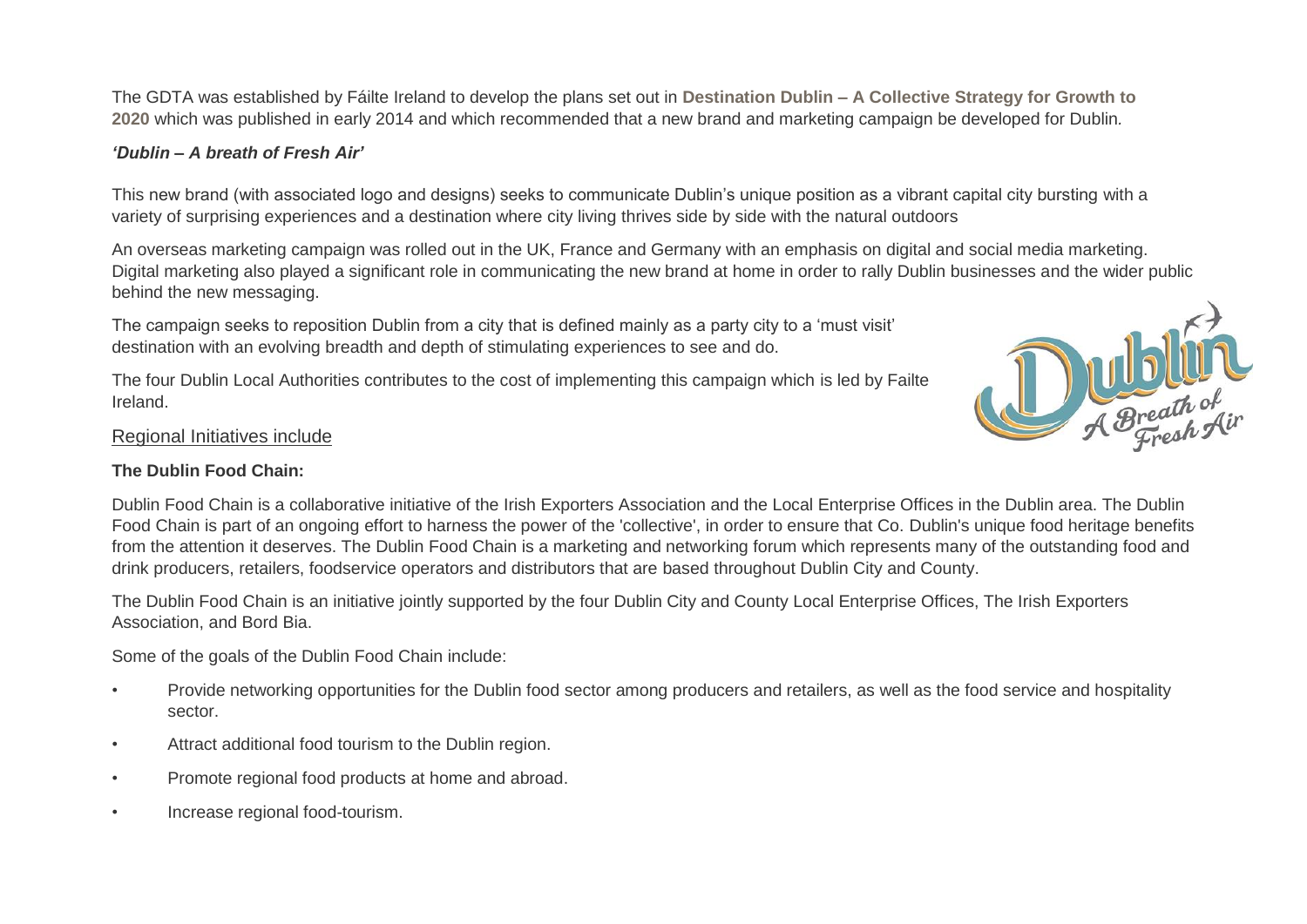• Widen the reach and scope of Dublin Food Tourism.

#### **Dublin Biosphere**

The Dublin Bay Biosphere now covers the whole of Dublin Bay, reflecting its significant environmental, economic, cultural and tourism importance, and extends to over 300 km2. Over 300,000 people live within the newly enlarged Biosphere.

Dublin Bay Biosphere contains three different zones, which are managed in different ways:

The core zone of Dublin Bay Biosphere comprises 50 km2 of areas of high natural value. Key areas include the Tolka and Baldoyle Estuaries, Booterstown Marsh, Howth Head, North Bull Island, Dalkey Island and Ireland"s Eye.

The buffer zone comprises 82 km2 of public and private green spaces such as parks, greenbelts and golf courses, which surround and adjoin the core zones.

The transition zone comprises 173 km2 and forms the outer part of the Biosphere. It includes residential areas, harbours, ports and industrial and commercial areas.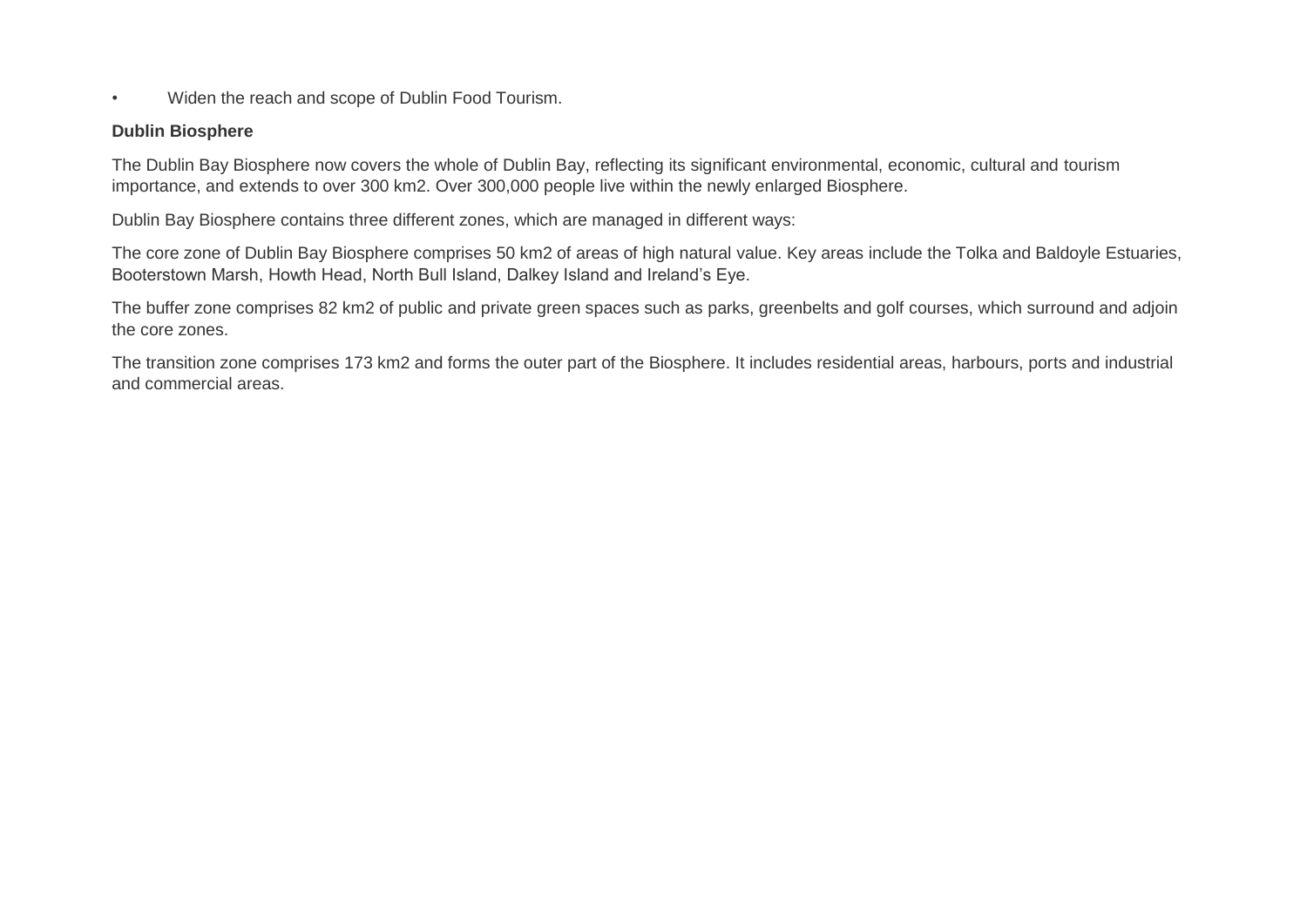### **LOCAL POLICY CONTEXT:**



Dun Laoghaire Rathdown has a number of local strategies which support and promote tourism related objectives, which include:

### **(1) Dun Laoghaire Rathdown Corporate Plan 2015-2019.**

The Corporate Plan sets out the strategic direction for the Council based on a vision of a smart vibrant County which is attractive, inclusive and accessible, and a Council which will shape a better future for our County and all its communities.

The Corporate Goals and Objectives are set against a backdrop of three key underlying themes of *Creating an Environment for Economic Growth, Driving Quality of Llife for All and Transforming How we Work.*

*Corporate Goal 6 "To promote and develop tourism within the County as part of the wider region".* To achieve this goal, a number of key objectives are being progressed; this includes supporting the implementation of the Destination Dublin Tourism Strategy and its benefits for the county; working proactively with our stakeholders in facilitating the enhancement of tourist and recreation orientated facilities in the county; and promoting the county as a destination for tourists by harnessing the natural, social, heritage and cultural assets of the county; and promoting the establishment of sustainable links with the county"s diaspora.

**Tourism initiatives progressed to date include:** Development of a Tourist Information Centre , Pedestrian Way-finding Signage, the development Sandycove Lifeguard and Bathing Shelter, Dun Laoghaire Metals Improvement Scheme, Dalkey Castle & Heritage Centre refurbishment as well as regular programme of events which include Mountains to Sea Book Festival, Bay 10k run, Marlay Park Run, Community 5k – Kilbogget Park as well as the on-going programme of DLR Events – e.g. Marlay Park concerts, movies in the Park and Summer and Spring of Heritage.

### **(2) Dun Laoghaire-Rathdown County Development Plan 2016-2022.**

This County Development Plan sets out Dún Laoghaire-Rathdown County Council"s policies for the continuing sustainable development of the County for the period 2016 to 2022.

### *Policy E14: Tourism and Recreation. It is council policy to co-operate with the appropriate agencies in promoting sustainable tourism and securing the development of tourist and recreation orientated facilities in the county.*

The Council recognises the employment potential of tourism and recreation in the local economy. The Council will co-operate with the appropriate agencies in promoting sustainable tourism and securing the development of tourist and recreation orientated facilities in the County.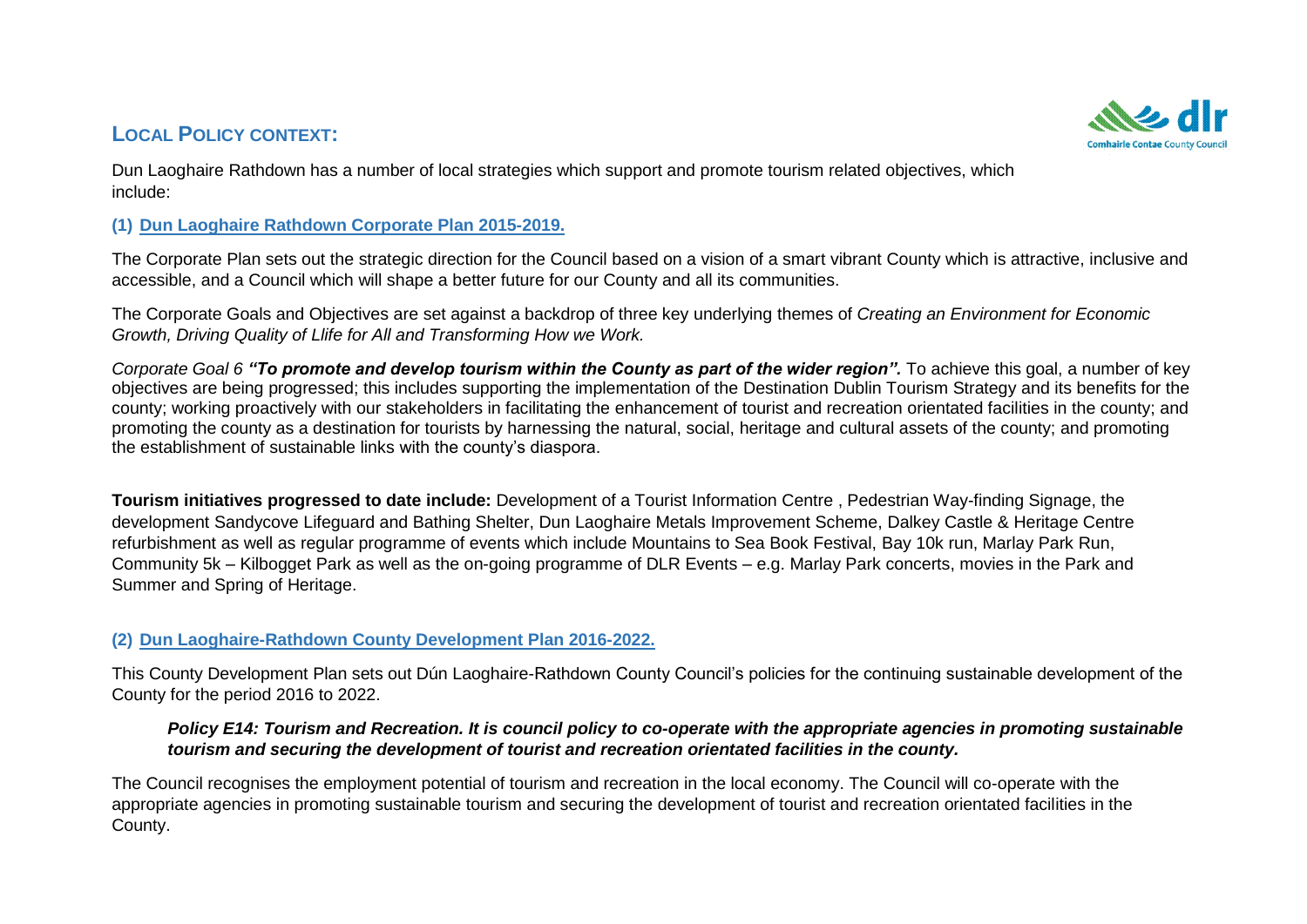Dún Laoghaire has been designated as a centre for marine-related tourism under the National Ports Policy. The strong growth in cruise tourism in the town has the potential to deliver a significant economic benefit to both the town itself and the wider County. The cruise business is a growing market sector in the tourism industry and Ireland has recently begun to capitalise on this market and has succeeded in attracting a growing number of visits by cruise liners.

The tourism potential of the Dublin Mountains, as a recreational hiking/cycling destination, is significant. The Dublin Mountains Partnership, of which the Council is a member, was established to develop an integrated outdoor recreation plan for forests and other public/state-owned lands with the ultimate aim of improving the recreational experience for users of the Dublin Mountains. The flagship project of the Partnership was the establishment of a long distance trail, the Dublin Mountains Way, across the mountains from Shankill to Tallaght.

#### **(3) Dun Laoghaire -Rathdown Local Economic and Community Plan 2016-2021**

#### *Vision of Dun Laoghaire Rathdown Local Economic & Community Plan*

"Dún Laoghaire Rathdown will build on our strengths as a smart, vibrant county to expand economic activity and employment and to ensure the county is attractive and inclusive, to create a better future for all its communities".

The LECP was formally launched in April 2016, following an extensive consultative process with stakeholders in 2015. The plan has identified 8 high level goals, 21 objectives and 156 actions that will promote and support the economic and community development of Dun Laoghaire-Rathdown over the period of the plan and is based on a coordinated and collaborative approach to planning and service delivery. The LECP recognises that Dun Laoghaire-Rathdown possesses a number of physical, Heritage-based, cultural, recreational and other assets, including the County"s coastal and mountainous features, which are accessible to Dublin"s population centres and indicate a strong potential to develop the tourism and recreation sectors in the county.

The LECP outlines a number of specific Tourism Objectives and supporting actions. The main objective that supports the development of Tourism in the DLR LECP is Objective 5: "Realise Potential of Tourism. Recreation. Heritage and Culture Sectors, and Enhance Links with *Diaspora"*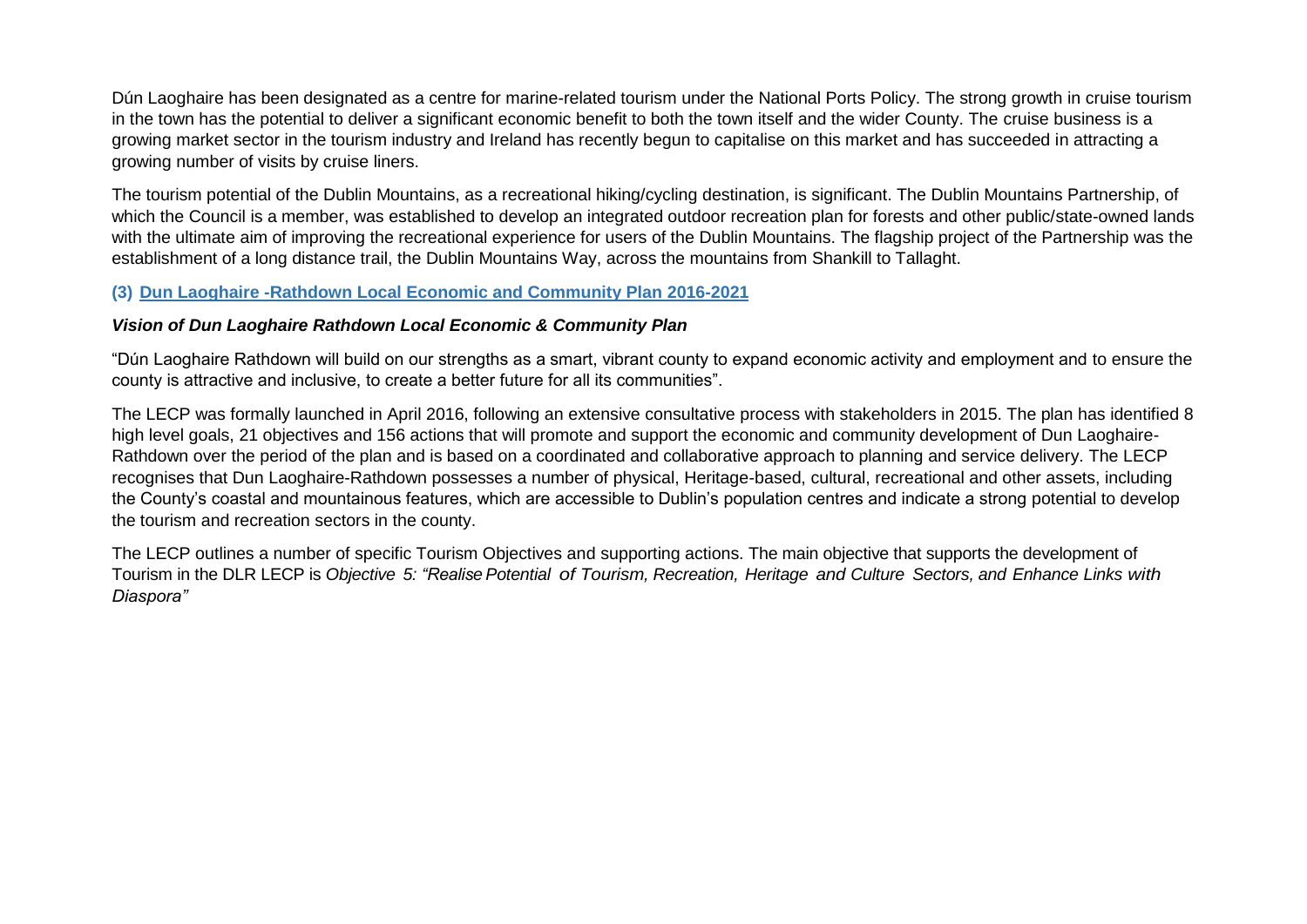### DLR LECP Tourism Actions include:

| No.  | <b>Key DLR LECP Tourism Actions</b>                                                                                                                                                                                                                                           | <b>Responsibility</b>                                                                                                                                                  |
|------|-------------------------------------------------------------------------------------------------------------------------------------------------------------------------------------------------------------------------------------------------------------------------------|------------------------------------------------------------------------------------------------------------------------------------------------------------------------|
| 5.1  | Develop a DLR Working Group to prepare a DLR Tourism Development<br>Strategy.                                                                                                                                                                                                 | <b>DLR Economic, Community &amp; Cultural</b><br>Development Department, Fáilte Ireland,<br>hospitality and tourism providers, Grow Dublin<br><b>Tourism Alliance.</b> |
| 5.2  | Build on DLR's natural environment, including rural/mountain and marine location, and cultural and<br>heritage assets, to enhance marketing and promotion of DLR as a short-stay destination (and as a 3-5 day<br>Dublin area base) for overseas visitors to the Dublin area. | DLRCC in collaboration with Fáilte Ireland,<br>transport operators and Dublin Mountain<br>Partnership                                                                  |
| 5.3  | Capitalise upon the County's proximity to Dublin City to attract visitors to the County.                                                                                                                                                                                      | <b>DLR Economic, Community &amp; Cultural</b><br>Development Department, Fáilte Ireland,<br>hospitality and tourism providers, Grow Dublin<br><b>Tourism Alliance.</b> |
| 5.4  | Explore funding opportunities to support the marine leisure, tourism, recreation, heritage and culture<br>sectors.                                                                                                                                                            | DLRCC in collaboration with relevant<br>stakeholders                                                                                                                   |
| 5.5  | Support the continued development of Festival and events based Tourism in the County.                                                                                                                                                                                         | DLRCC in conjunction with Fáilte Ireland and<br>the local business community                                                                                           |
| 5.6  | Ensure planning policies and practices protect the exceptional heritage of the natural and built<br>environment in the County and promote the highest examples of conservation.                                                                                               | DLRCC in conjunction with the Heritage Council<br>and property owners                                                                                                  |
| 5.7  | Create and promote new tourism trails centered around food, heritage, marine and ecology, rural and<br>mountain experiences, and various literary and cultural attractions.                                                                                                   | DLRCC in collaboration with Fáilte Ireland, and<br>relevant Stakeholders, Dublin Mountain<br>Partnership                                                               |
| 5.8  | Support and facilitate the development of Dún Laoghaire Harbour as a leading attraction for visitors in<br>the Dublin area.                                                                                                                                                   | Dún Laoghaire Harbour<br>Company                                                                                                                                       |
| 5.9  | Develop, maintain and market a listing of tourism attractions and events in the County.                                                                                                                                                                                       | <b>DLRCC</b> in conjunction with<br><b>Fáilte Ireland and Dublinked</b>                                                                                                |
| 5.10 | Continue to implement beach cleaning and improvement programmes to maintain and extend Blue Flag<br>status for DLR area beaches.                                                                                                                                              | <b>DLR Municipal Services Department in</b><br>collaboration with Irish Water and local<br>community                                                                   |
| 5.11 | Review Fáilte Ireland's segmented visitor sectors (5), and develop and promote to relevant sectors as<br>part of DLR Tourism Strategy.                                                                                                                                        | DLR Tourism Working Group in conjunction with<br>Fáilte Ireland                                                                                                        |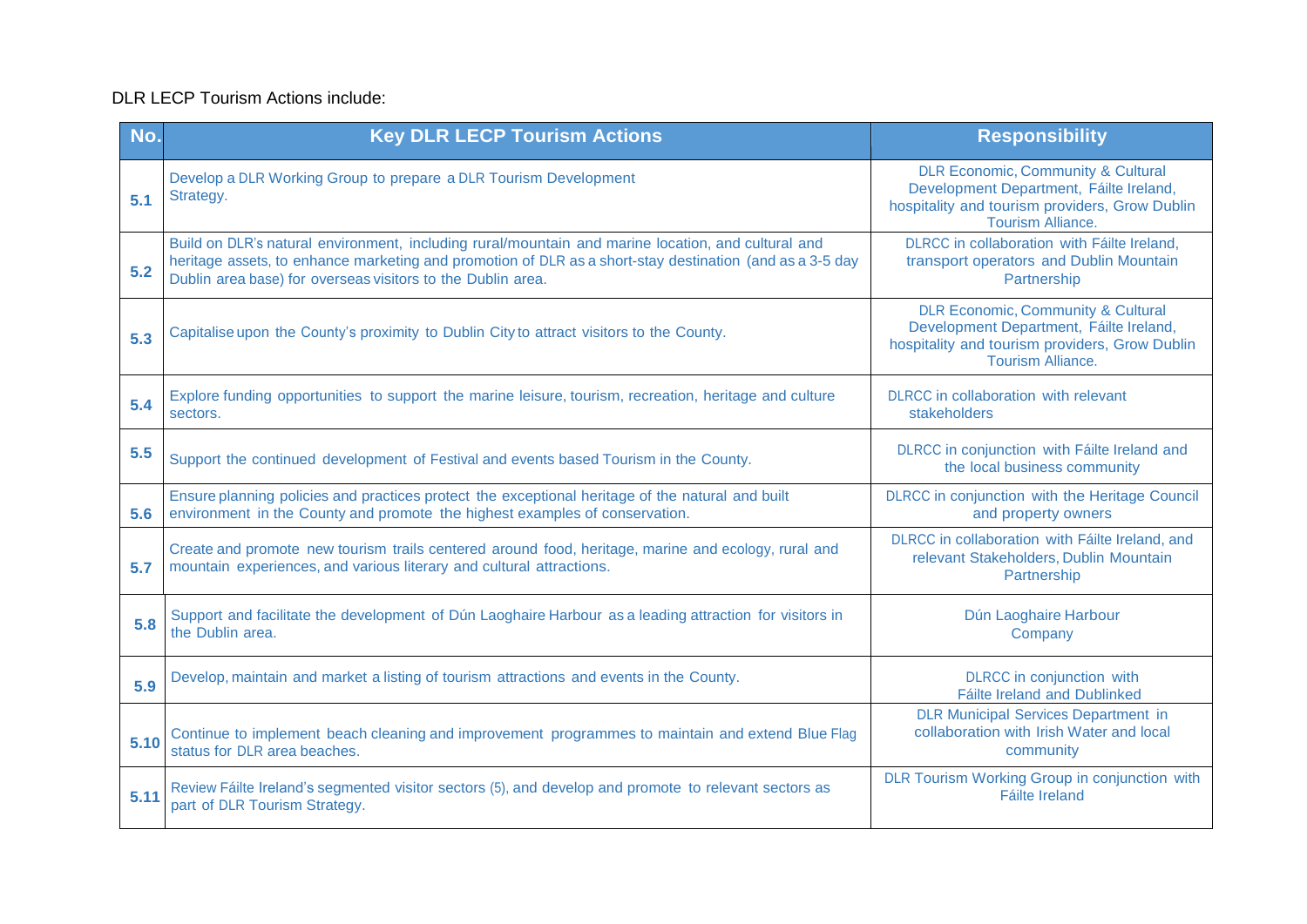| 5.12 | Promote cycleways as a sustainable tourism option for visitors to access the County.                                                                                                                                 | DLRCC in collaboration with<br>NTA and Fáilte Ireland                                              |
|------|----------------------------------------------------------------------------------------------------------------------------------------------------------------------------------------------------------------------|----------------------------------------------------------------------------------------------------|
|      | Support proposals for the development of an Irish diaspora centre in Dún Laoghaire, to include an<br>5.13 Irish national genealogy centre to facilitate visitors to trace their roots.                               | DLRCC in collaboration with Department of Arts,<br>Heritage and the Gaeltacht, and Connect Ireland |
| 5.14 | Through the use of DLR Design Gallery at Moran Park House, Dún Laoghaire provide a new high-<br>quality, ground floor retail space and second floor workshop spaces to support the Art, Craft<br>& Design Community. | <b>DLRCC</b>                                                                                       |

## **TOURISM WORK PROGRAMME 2017 – 2022 – KEY ACTIONS**

### **Introduction**

Dun Laoghaire- Rathdown County Council established a Tourism Working Group which includes key Tourism Sector representatives as well as representatives from the Economic Development and Enterprise Strategic Policy Committee. A key task has been consulting with a wide range of stakeholders and developing a Tourism Strategy and Marketing Plan which is in draft form and will be presented to the Strategic Policy Committee in March. The Draft Tourism Strategy is set in the context of "Dublin – A Breath of Fresh Air" initiative which has given a significant impetus to tourism promotion and the perception of the city and region.

**The Draft Tourism Strategy sets out a clear vision and key objectives to drive tourism development across the County from 2017 –**

**2022.** The vision for tourism for Dun Laoghaire Rathdown fits well with the national and regional policy basis. It has at its core, a distinctive proposition to motivate visitors to come, enjoy and explore, make it easy and enjoyable for them to travel and to get around and encounter a choice of readily accessible, unexpected experiences all within easy reach. The aim being for the destination to offer compelling reasons for people to visit, deliver unsurpassed experiences that will motivate people to return and share their positive experiences with their friends, family and online and become enthusiastic promoters of this place.

### **The Draft Vision for Dun Laoghaire Rathdown:**

*A highly attractive and accessible tourism destination, steeped in culture and maritime heritage, combining breath-taking coast, inviting villages and towns and Dublin Mountains adventures delivering memorable and distinct experiences for visitors.*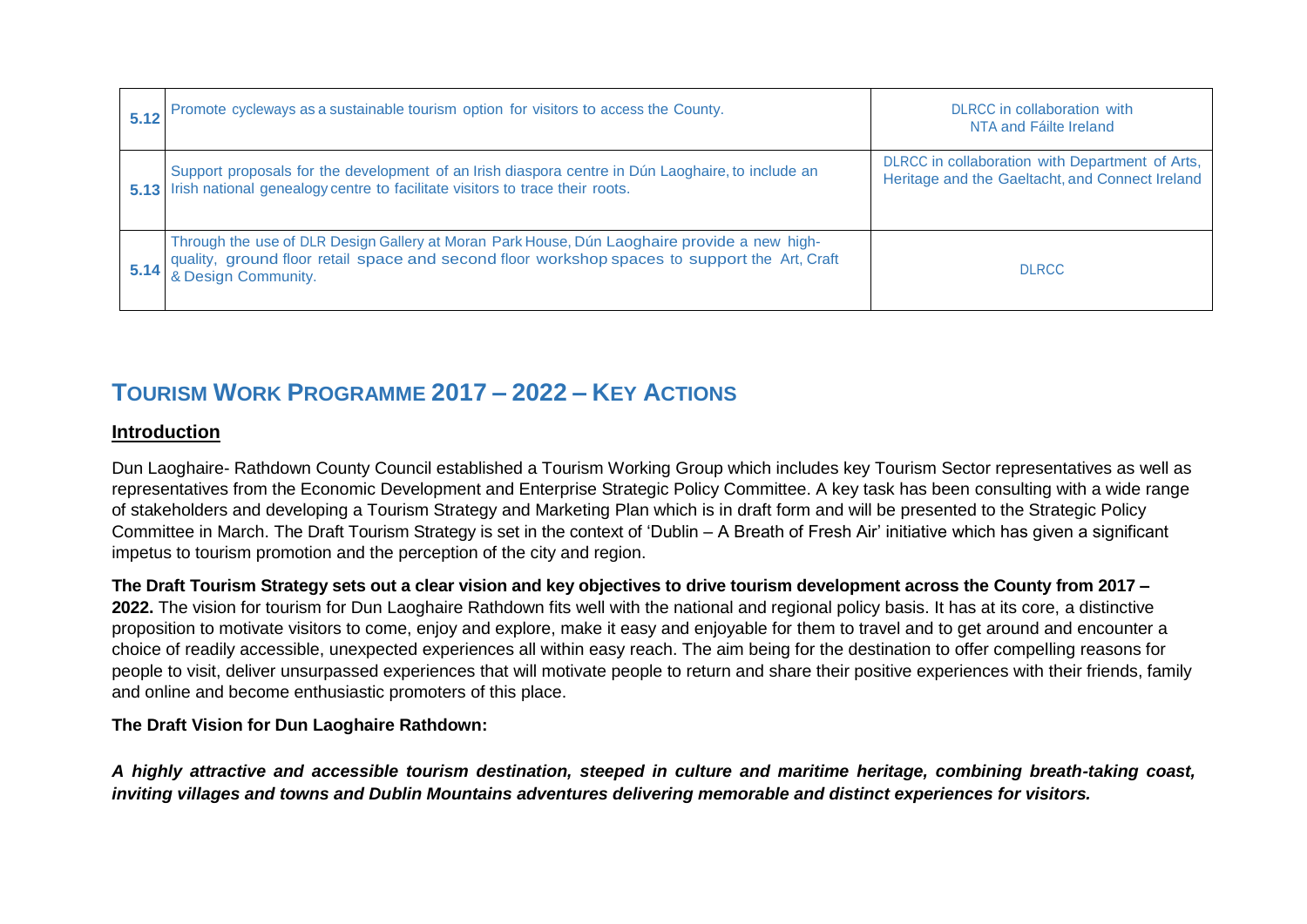### **Key Objectives**

- *Objective 1. Enhance journey, sense of arrival and information at key arrival points to raise awareness of what is on offer to encourage visitors to stay, explore and return*
- *Objective 2. Connect and raise awareness of the network of key visitor experiences from the coast, the mountains, the towns and villages*
- *Objective 3 Develop a suite of signature experiences – activities, products and programmes to showcase the unique characteristics of the destination, meet the needs of its target markets and substantiate the overall brand proposition*
- *Objective 4***.** *Collaborate with key stakeholders to develop an integrated tourism offer and effectively address key challenges to support the on-going growth and development of the tourism industry.*
- *Objective 5 Implement a new marketing strategy for the DLR proposition leveraging the Destination Dublin brand to enhance awareness of the visitor experiences and attract more tourists to the county*

We have developed the following Work Programme which outlines the actions contained in two key DLR strategies: The DLR Local Economic and Community Plan 2016 – 2021 and the Draft Dun Laoghaire Rathdown Tourism Strategy 2017 – 2022.

These actions will be outlined under the following headings provided by the Department for this statement.

- A. PRODUCT / EXPERIENCE DEVELOPMENT
- B. FESTIVALS & EVENTS
- C. MARKETING AND PROMOTION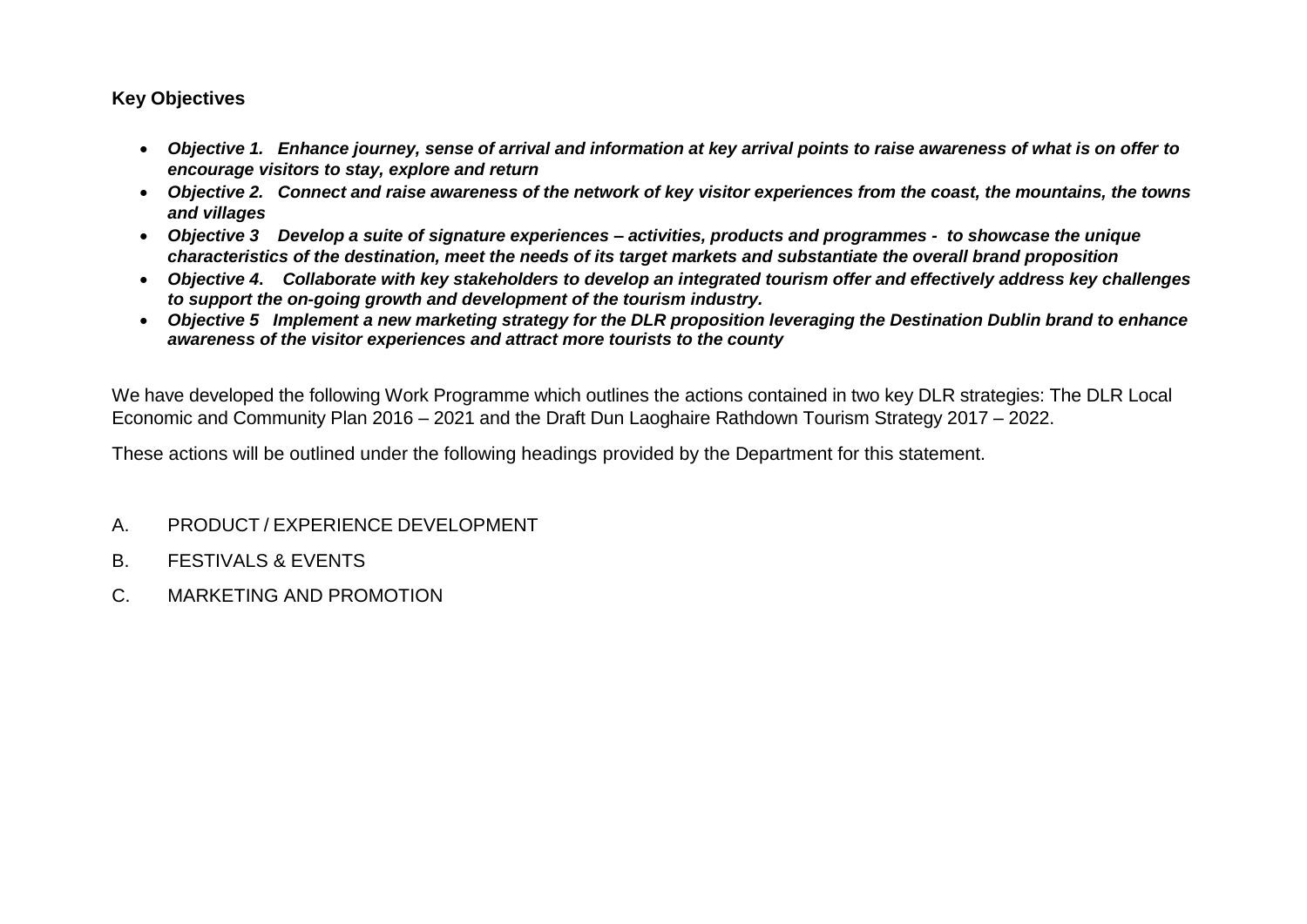# **A.PRODUCT / EXPERIENCE DEVELOPMENT**

### **Introduction**

Dun Laoghaire- Rathdown benefits from its close proximity to Dublin City, and good accessibility by public transport.

It boasts a highly attractive and accessible natural environment with an engrained **coastal and maritime culture** owing to its extensive coastline and there are a variety of attractions and amenities. Visitors can also enjoy more leisurely activities, such as sightseeing, coastal walks and swimming. The scenic *Dalkey Island* is a popular destination among visitors and for those who have an interest in walking and swimming, *Dun Laoghaire Pier*, *the Forty Foot* and the pristine beaches of *Sandycove, Killiney (Blue Flag),* and *Seapoint Beach (Blue Flag)* offer a high level of amenity and attract significant numbers of visitors each year.

The county"s mountains are a particularly beneficial asset bestowing Dun Laoghaire Rathdown with distinctive character and affording fine views that take in the entire Dublin Bay and city. A number of forest parks are connected by walks and tracks, including Ticknock, Kilmashogue, Tibradden and Barnaslingan. The uplands are also home to a range of active recreational facilities, including Ticknock Mountain Bike Trail, Zipit at Tibradden, skiing at Kilternan, climbing at Dalkey Quarry, and the Scouting centre at Tibradden.

The county is home to a wealth of additional cultural attractions. These include historic properties such as the National Maritime Museum, the James Joyce Tower and Museum, Airfield Estate and Dalkey Castle and Heritage Centre, each of which attracts significant visitor numbers. DLR LexIcon, the Pavilion Theatre and The Mill Theatre are the primary cultural centres in the county.

### **DLR LOCAL ECONOMIC AND COMMUNITY PLAN**

**DLR LECP Objective 5:** "Realise Potential of Tourism, Recreation, Heritage and Culture Sectors, and Enhance Links with Diaspora"

| <b>Work Programme</b>                                                                                                                                                             | <b>Rationale</b>                                                                                                        | <b>Key Outputs</b>                                              |
|-----------------------------------------------------------------------------------------------------------------------------------------------------------------------------------|-------------------------------------------------------------------------------------------------------------------------|-----------------------------------------------------------------|
| Create and promote new tourism trails centered<br>around food, heritage, marine and ecology, rural<br>and mountain experiences, and various literary<br>and cultural attractions. | Increase the level of tourism footfall in<br>the county.                                                                | New trail maps promoting the<br>coastal villages and mountains. |
| Continue to develop the DLR Spring into Heritage' and<br>Summer of Heritage programmes.                                                                                           | The Spring into Heritage and Summer<br>of Heritage programme of events, are a<br>series of Free guided tours run by the | 20 events as part of the Spring into<br>Heritage programme.     |
|                                                                                                                                                                                   | Heritage Office of Dún Laoghaire-<br><b>Rathdown County Council, promoting</b><br>heritage in the County.               | 20 events as part of the Summer of<br>Heritage programme.       |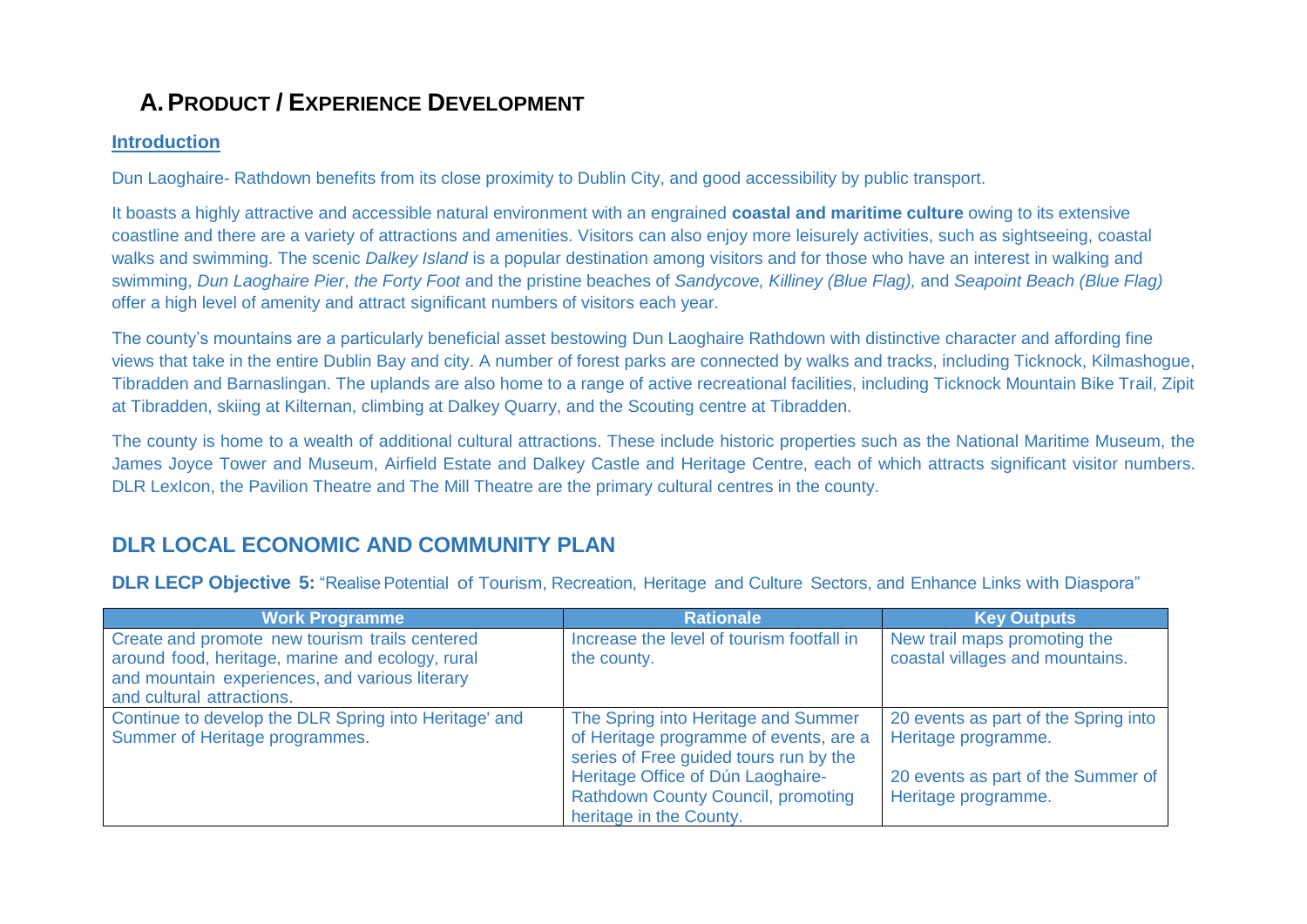| Support the Biosphere Programme. Implement a new        | One of the main goals of every       | Support the work of the Dublin Bay |
|---------------------------------------------------------|--------------------------------------|------------------------------------|
| tours programme based around the coastal waters of      | Biosphere is to promote learning.    | <b>Biosphere Partnership.</b>      |
| Dublin Bay. With tours taking people from Dun Laoghaire | Dublin Bay Biosphere aims to support |                                    |
| to Dublin, Dublin to Dun Laoghaire, Dun Laoghaire to    | education and research.              |                                    |
| Howth, Howth to Dun Laoghaire.                          |                                      |                                    |

# **Draft Dun Laoghaire Rathdown Tourism Strategy 2017 – 2022**

| <b>Tourism Plan Objective</b>                                                           | <b>Rationale</b>                                                                                                                                                                                 | <b>Key Outputs</b>                                                                                 |
|-----------------------------------------------------------------------------------------|--------------------------------------------------------------------------------------------------------------------------------------------------------------------------------------------------|----------------------------------------------------------------------------------------------------|
| <b>Objective 2:</b>                                                                     | Review current way finding structures to identify gaps and<br>opportunities to join the dots to provide a network                                                                                | Orientation Audit, considering accessibility, Way<br>finding and visitor interpretation / signage. |
| <b>Connect and raise</b><br>awareness of the network of<br>key visitor experiences from | Carry out analysis of key viewpoints in mountains                                                                                                                                                | Develop new Maps and Trails linking key<br>destinations.                                           |
| the coast, the mountains, the<br>towns and villages                                     | Map key coastal/ off road /greenway/ cycle links and link<br>with themed experiences / products -                                                                                                | Thematic maps/ web based itineraries and                                                           |
|                                                                                         | Develop attractive and thematic maps/ web based<br>itineraries supported by interpretative journeys on the                                                                                       | signage at focal points to aid interpretation.                                                     |
|                                                                                         | ground                                                                                                                                                                                           | Provide viewing point with vista interpretation, and<br>local information or links/ seating etc    |
|                                                                                         | Develop and promote Public transport - LUAS, DART<br>based packages                                                                                                                              |                                                                                                    |
|                                                                                         | Explore potential for enhanced links between Marlay Park<br>& Dundum; Dalkey and Killiney, Shankill and Dublin<br>Mountains Way, link / awareness of Wicklow Way, and link<br>to Dodder Greenway |                                                                                                    |
|                                                                                         |                                                                                                                                                                                                  |                                                                                                    |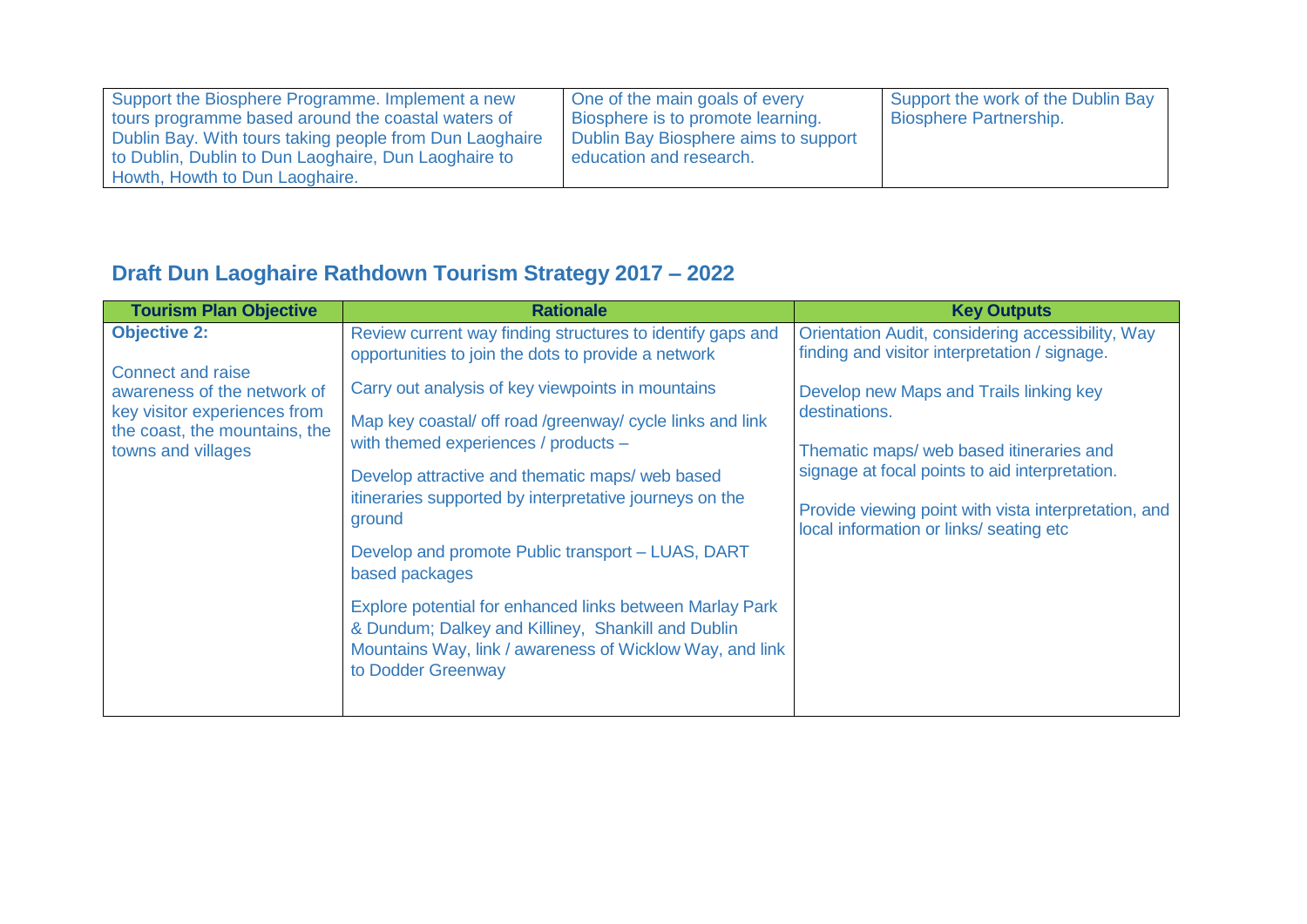| <b>Tourism Plan Objective</b> | <b>Rationale</b>                                                                                               | <b>Key Outputs</b>                                     |
|-------------------------------|----------------------------------------------------------------------------------------------------------------|--------------------------------------------------------|
| <b>Objective 3</b>            | Create a Signature Experience - Urban Splash! based on                                                         | Improved signage & access at key points                |
| Develop a suite of signature  | opportunities to find out about, participate in and enjoy                                                      | <b>Water Based Signature experiences for visitors</b>  |
| experiences - activities,     | activities in, on and beside the water.                                                                        | Report on potential for water based activity/ new      |
| products and programmes to    |                                                                                                                | centre                                                 |
| showcase the unique           | Create a Signature Experience that bring to life the                                                           |                                                        |
| characteristics of the        | language imbued in the landscape, the texts of the place, a                                                    | <b>Urban Splash Visitor maps</b>                       |
| destination, meet the needs   | focus on the writing and not just the writers - Between the                                                    |                                                        |
| of its target markets and     | Lines based on opportunities to delve deeper into the                                                          | Improve "walk-in" access /information to water         |
| substantiate the overall      | literary heritage of the area                                                                                  | activities at key locations                            |
| brand proposition             |                                                                                                                |                                                        |
|                               | Create a Signature Experience - Well Worth the Climb -                                                         | Explore potential for 'packages of water activities'   |
|                               | based on opportunities to access high-energy routes<br>through the uplands, enjoy great views and good food to | focused to audiences,                                  |
|                               | fortify and reward the effort                                                                                  | <b>Explore potential for a new Water Sports Centre</b> |
|                               |                                                                                                                |                                                        |
|                               | Within the context of- Well Worth the Climb - based on                                                         | Develop a Heritage Interpretation plan                 |
|                               | opportunities to access high-energy routes through the                                                         |                                                        |
|                               | uplands, enjoy great views and good food to fortify and                                                        | Produce Between the Lines Interpretative               |
|                               | reward the effort explore potential for supporting services                                                    | information and trails focussed on literary            |
|                               | which showcase the distinctiveness of this particular                                                          | Heritage                                               |
|                               | experience                                                                                                     |                                                        |
|                               |                                                                                                                | Develop themed / looped walking trails -               |
|                               |                                                                                                                | archaeology, wildlife, mountain living etc.            |
|                               |                                                                                                                |                                                        |
|                               |                                                                                                                | Profile new walking links between                      |
|                               |                                                                                                                | Glencullen/Kilternan & Dublin Way Explore              |
|                               |                                                                                                                | potential to develop/ promote Shankill as a            |
|                               |                                                                                                                | gateway to Dublin Mountain Way.                        |
|                               |                                                                                                                |                                                        |
|                               |                                                                                                                | Explore potential to develop multi-activity curated    |
|                               |                                                                                                                | experiences: ski & swim, zip and dig, boulder &        |
|                               |                                                                                                                | run                                                    |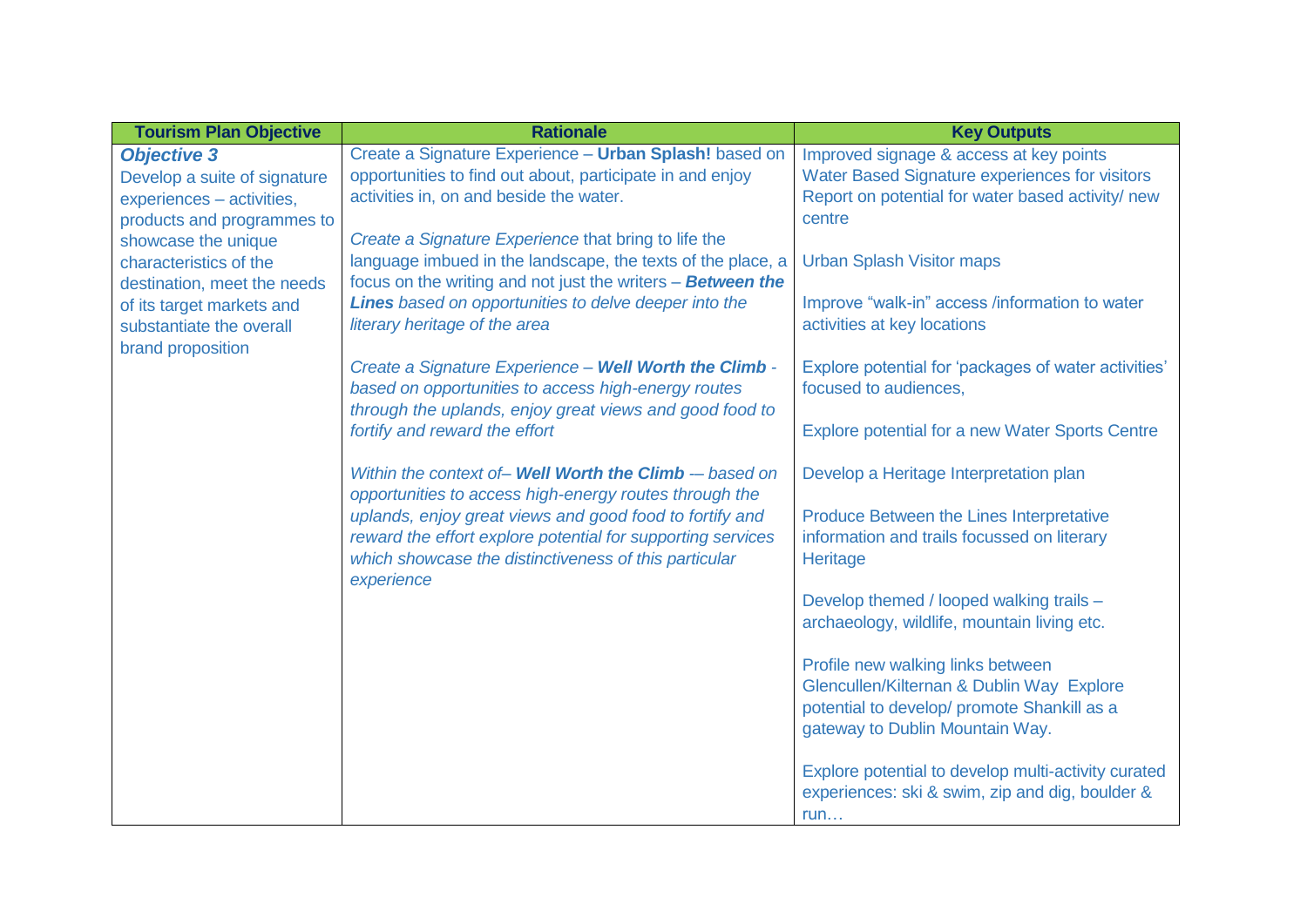## **B. FESTIVALS & EVENTS**

### **Introduction:**

This section sets out the key festivals and events and plans for 2017 – 2022 for Dun Laoghaire- Rathdown;

The calendar of events in Dun Laoghaire- Rathdown includes both events of national stature down to smaller specialised or local events showcasing local activity. The DLR Mountains to Sea Festival, Dalkey Book Festival and Library Voices are the largest cultural events in the county, and complement the Spring into Heritage and the Summer of Heritage events programme run by the Heritage Office of Dun Laoghaire-Rathdown County Council.

Other large scale events held in the county include racing at Leopardstown, including the Leopardstown Racing Festival, concerts in Marlay Park including Longitude and the Beatyard festival in Dún Laoghaire.

Sporting events have contributed significant visitor numbers to the county. Sailing has provided large attendances from the range of events held each year, including the biennial Volvo Dublin Regatta which returns to the county in 2017. The Curtis Cup in golf was held at Dún Laoghaire Golf Club in 2016. Belfield is the home of Irish hockey and has held many international competitions, including the International Hockey Federation Champions Challenge in 2011.

## **DLR LOCAL ECONOMIC AND COMMUNITY PLAN**

**DLR LECP Objective 5:** "Realise Potential of Tourism, Recreation, Heritage and Culture Sectors, and Enhance Links with Diaspora"

| <b>Action</b>                                        | <b>Rational</b>                                                                                          | <b>Key Outputs</b>                                                                   |
|------------------------------------------------------|----------------------------------------------------------------------------------------------------------|--------------------------------------------------------------------------------------|
| Support the continued development of DLR             | Continue to make DLR an attractive place to visit                                                        | Implement a programme of 8 flagship                                                  |
| Festival and events annual programme.                | Support the development of local festivals to attract                                                    | public festival / events.                                                            |
|                                                      | tourism footfall to the county.                                                                          | Explore the possibility of new events.                                               |
| Support the development of the Bloomsday             | Support the development of local festivals to attract                                                    | Work with Failte Ireland to attract                                                  |
| <b>Festival in Dun Laoghaire</b>                     | tourism footfall to the county.                                                                          | visitors from Dublin to Dun Laoghaire                                                |
|                                                      |                                                                                                          | on June 16 <sup>th</sup>                                                             |
| Implement the Mountains to Sea, dlr Book<br>Festival | Build on the Literary and Cultural experience of the<br>county, with its world famous authors and poets. | Develop and implement an ambitious<br>programme of festival events in the<br>county. |
|                                                      | Support the development of local festivals to attract<br>tourism footfall to the county.                 |                                                                                      |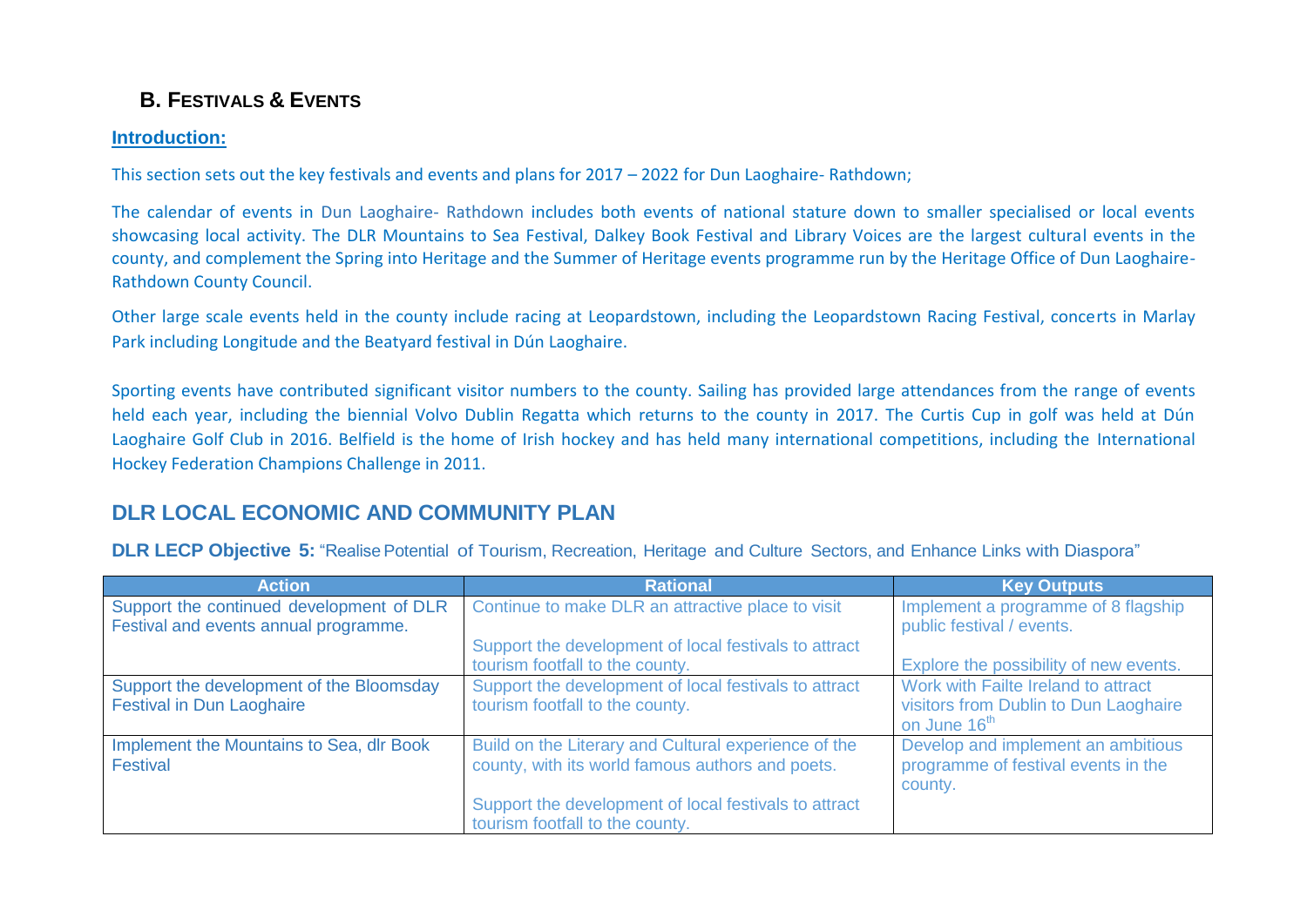# **Draft Dun Laoghaire Rathdown Tourism Strategy 2017 – 2022**

| <b>Tourism Plan Objective</b>                                                                                                                                                                                                                                         | <b>Rationale</b>                                                                                                                                                                                                                                                                                                                                                                                                                                                                                                                                                                                                                                 | <b>Key Outputs</b>                                                                                                                                                                                                                                                                                                                                                                                                                                                                                                                                                                                                                                                                                                              |
|-----------------------------------------------------------------------------------------------------------------------------------------------------------------------------------------------------------------------------------------------------------------------|--------------------------------------------------------------------------------------------------------------------------------------------------------------------------------------------------------------------------------------------------------------------------------------------------------------------------------------------------------------------------------------------------------------------------------------------------------------------------------------------------------------------------------------------------------------------------------------------------------------------------------------------------|---------------------------------------------------------------------------------------------------------------------------------------------------------------------------------------------------------------------------------------------------------------------------------------------------------------------------------------------------------------------------------------------------------------------------------------------------------------------------------------------------------------------------------------------------------------------------------------------------------------------------------------------------------------------------------------------------------------------------------|
| <b>Objective 3</b><br>Develop a suite of signature<br>experiences - activities, products and<br>programmes to showcase the unique<br>characteristics of the destination,<br>meet the needs of its target markets<br>and substantiate the overall brand<br>proposition | <b>Between the Lines - Develop projects and</b><br>programming that bring to life the language imbued<br>in the landscape, the texts of the place, a focus on<br>the writing and not just the writers promote a<br>programme of festivals and events and supporting<br>services which showcase the distinctiveness of this<br>particular experience<br>Within the context of Urban Splash! promote<br>opportunities to learn about the marine<br>environment<br>Within the context of Urban Splash! promote a<br>programme of events, festivals and supporting<br>facilities which showcase the distinctiveness of this<br>particular experience | Build on and develop the Mountains to Sea festival<br>with some outdoor festival activities throughout the<br>county.<br>Develop a Cultural or Creativity Showcase linking<br>with IADT/ Arts/ Theatres<br>Develop guided and self- guided coastal walks at<br>key points<br>Report/ Work with partners scoping potential for<br>Biosphere Centre, wildlife viewing points, walks and<br><b>Tours</b><br>Develop Boutiques Between the Lines themed<br>events - business led.<br>Promote synergies between retail offer, the food<br>experience and bespoke events & readings,<br>signings, performance /venues and attractions and<br>museums<br>Promote key Sailing events calendar & wider visitor<br>offer to Dun Laoghaire |
|                                                                                                                                                                                                                                                                       |                                                                                                                                                                                                                                                                                                                                                                                                                                                                                                                                                                                                                                                  |                                                                                                                                                                                                                                                                                                                                                                                                                                                                                                                                                                                                                                                                                                                                 |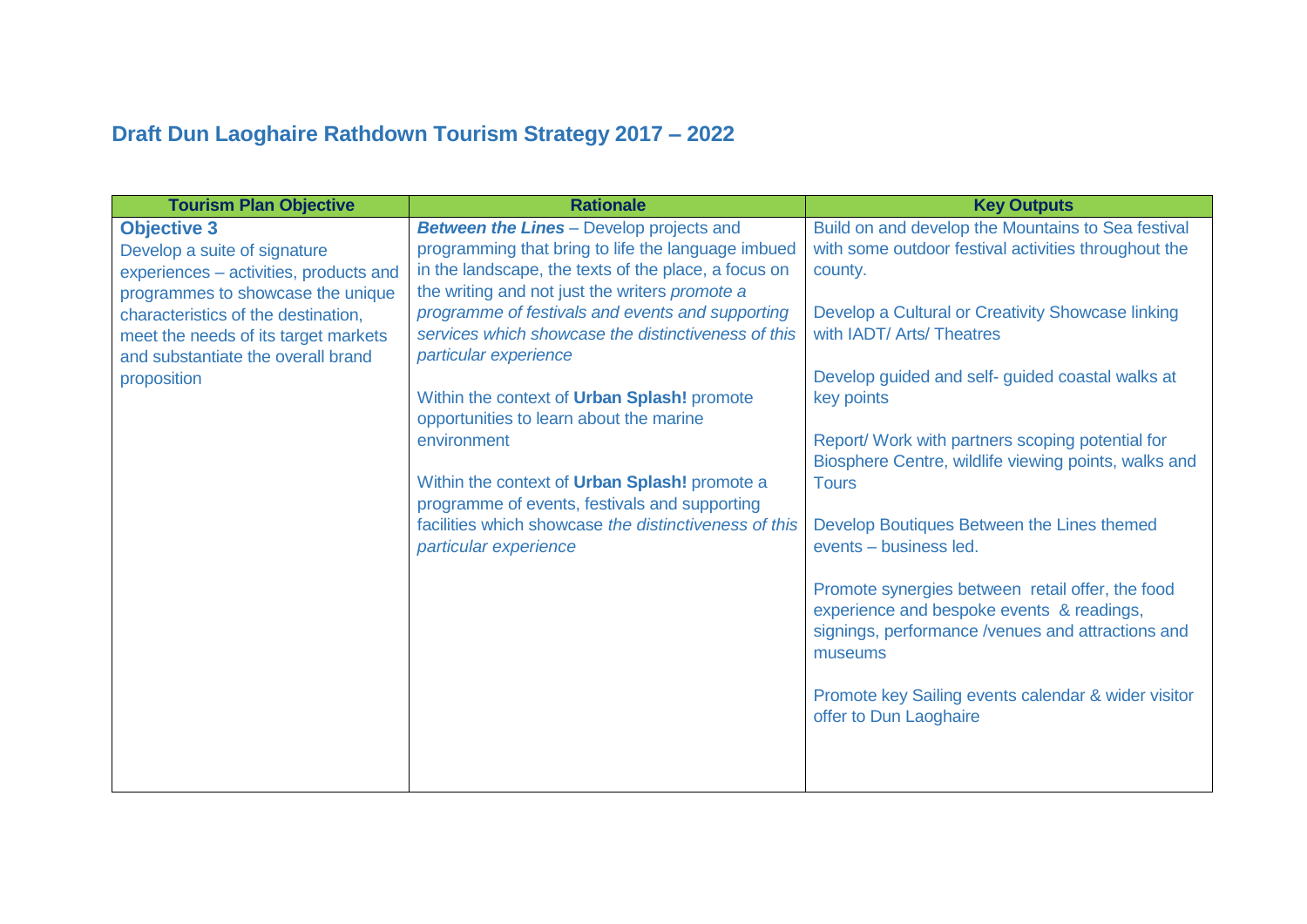## **C. MARKETING & PROMOTION**

### **Introduction:**

This section sets out the key proposals for marketing and promotion of tourism in Dun Laoghaire Rathdown for 2017 – 2022.

Dún Laoghaire -Rathdown County Council supports Failte Ireland and the Grow Dublin Tourism Alliance work on international tourism promotion.

Currently, the Economic, Community and Cultural Development Department supports Tourism Promotion work including providing business supports to tourism providers along with relevant, training, and networking events, and liaising with Fáilte Ireland's Dublin Coordinators and other Dublin Local Authorities. The Council funds the management and operation of the DLR Tourist Information Office, which handles up to 1,000 walk-in queries per month and also manages the www.dlrtourism.ie website. The website is a key platform for promoting tourism.

The Council also funds a range of other initiatives, such as way-finding signage, networking activities for tourism providers and on-going localised marketing and promotion.

### **DLR LOCAL ECONOMIC AND COMMUNITY PLAN**

**DLR LECP Objective 5:** "Realise Potential of Tourism, Recreation, Heritage and Culture Sectors, and Enhance Links with Diaspora"

| <b>Action</b>                                      | <b>Rational</b>                              | <b>Key Outputs</b>                                              |
|----------------------------------------------------|----------------------------------------------|-----------------------------------------------------------------|
| Develop a new DLR Tourism Strategy and             | Provide a coordinated and strategic approach | <b>Production of a Tourism Strategy</b>                         |
| Marketing plan. 2017 - 2022                        | to developing Tourism in the county          | Document.                                                       |
| Development of Tourist Information Office /        | Provide tourists with information on local   | Development of new tourism Kiosk.                               |
| Services in Dun Laoghaire Rathdown                 | services and attractions                     | Provision of information services to 1,000<br>people per month. |
|                                                    |                                              |                                                                 |
| Produce Dun Laoghaire- Rathdown Diaspora           | Develop our understanding of the DLR         | Develop a DLR Diaspora research report.                         |
| <b>Report / Strategy</b>                           | Diaspora. Where are they? And what do they   | Develop a Diaspora Action Plan.                                 |
|                                                    | want to know about DLR?                      |                                                                 |
| Contribute to the development and                  | Work in collaboration with Failte Ireland to | Provide resources for the annual                                |
| implementation of "Dublin - A breath of fresh air" | market Dublin oversees as a place to visit.  | marketing campaign.                                             |
| campaign.                                          |                                              |                                                                 |
| Contribute to the Dublin "its what happens in      | Work in collaboration with Failte Ireland to | Provide resources for the annual                                |
| between" campaign.                                 | market Dublin oversees as a place to visit.  | marketing campaign.                                             |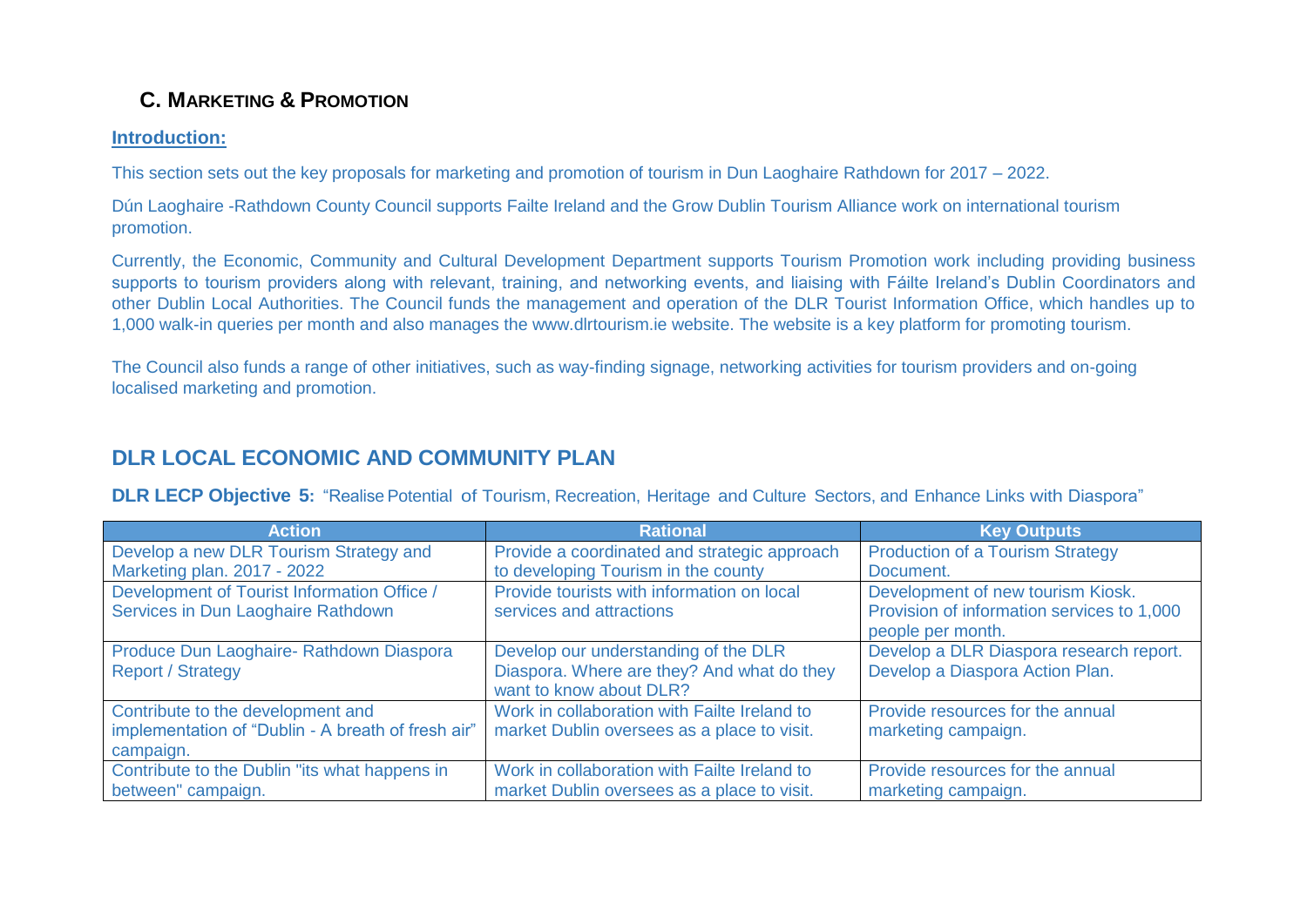# **Draft Dun Laoghaire Rathdown Tourism Strategy 2017 – 2022**

| <b>Tourism Plan Objective</b>                                   | <b>Rationale</b>                                                                                                                                                                                    | <b>Key Outputs</b>                                                                                                                              |
|-----------------------------------------------------------------|-----------------------------------------------------------------------------------------------------------------------------------------------------------------------------------------------------|-------------------------------------------------------------------------------------------------------------------------------------------------|
| <b>Objective 1.</b>                                             | Working with key partners, develop a co-ordinated approach                                                                                                                                          | Marketing and Communication Plan aligned with                                                                                                   |
| Enhance journey, sense of                                       | to communicating ease of access to Dun Laoghaire-                                                                                                                                                   | and leveraging Destination Dublin                                                                                                               |
| arrival and information at key<br>arrival points to raise       | Rathdown coast and mountains to visitors to Dublin                                                                                                                                                  | Develop visitor information and content both online                                                                                             |
| awareness of what is on offer<br>to encourage visitors to stay, | Working with key partners, work to develop themed and co-                                                                                                                                           | and in key locations.                                                                                                                           |
| explore and return                                              | ordinated visitor information online and at key points of<br>orientation and or close to key points of arrival                                                                                      | Develop visitor information and orientation points at<br>all identified arrival points.                                                         |
|                                                                 | Implement a new marketing strategy for<br>the DLR proposition leveraging the Destination Dublin<br>brand to enhance awareness of the visitor<br>experiences and attract more tourists to the county | Marketing and Communication Plan aligned with<br>and leveraging Destination Dublin using- Urban<br>Splash!, Between the lines, Worth the Climb. |
| <b>Objective 4:</b><br><b>Collaborate with key</b>              | Collaborate with key stakeholders to develop an integrated<br>tourism offer                                                                                                                         | Tourism Working Group / Visit DLR Forum<br>established to support implementation of Strategy                                                    |
| stakeholders to develop an<br>integrated tourism offer and      | Explore potential to develop a cohesive visitor support                                                                                                                                             | and on-going growth of sector.                                                                                                                  |
| effectively address key<br>challenges to support the on-        | services network.                                                                                                                                                                                   | <b>Explore the possibility of Capital Grants</b><br>investment to address key barriers and support in                                           |
| going growth and<br>development of the tourism                  | Work with partners to develop a robust data collection,                                                                                                                                             | delivering key opportunities.                                                                                                                   |
| industry.                                                       | market intelligence and impact assessment system                                                                                                                                                    | <b>Explore Apps and Website Development where</b>                                                                                               |
|                                                                 | Harness the power of technology to deliver timely, accurate<br>travel, product and experience information                                                                                           | resources allow.                                                                                                                                |
| <b>Objective 5</b>                                              | Support the development of a long term tourism strategy for                                                                                                                                         | Destination Dublin Plan and Vision - scope                                                                                                      |
| Implement a new marketing<br>strategy for the DLR               | the Dublin region which addresses key barriers and<br>challenges and helps to ensure that the region is well                                                                                        | potential for longer term plans                                                                                                                 |
| proposition leveraging the                                      | placed to grow as a Tourism Destination                                                                                                                                                             | <b>Access Capital Grants investment to address key</b>                                                                                          |
| <b>Destination Dublin brand to</b>                              |                                                                                                                                                                                                     | barriers and support in delivering key                                                                                                          |
| enhance awareness of the<br>visitor experiences and             | Work with partners to develop a robust data collection,<br>market intelligence and impact assessment system                                                                                         | opportunities.                                                                                                                                  |
| attract more tourists to the<br>county                          |                                                                                                                                                                                                     | Report and make recommendations for improving<br>data collection and analysis of results across the<br>region.                                  |